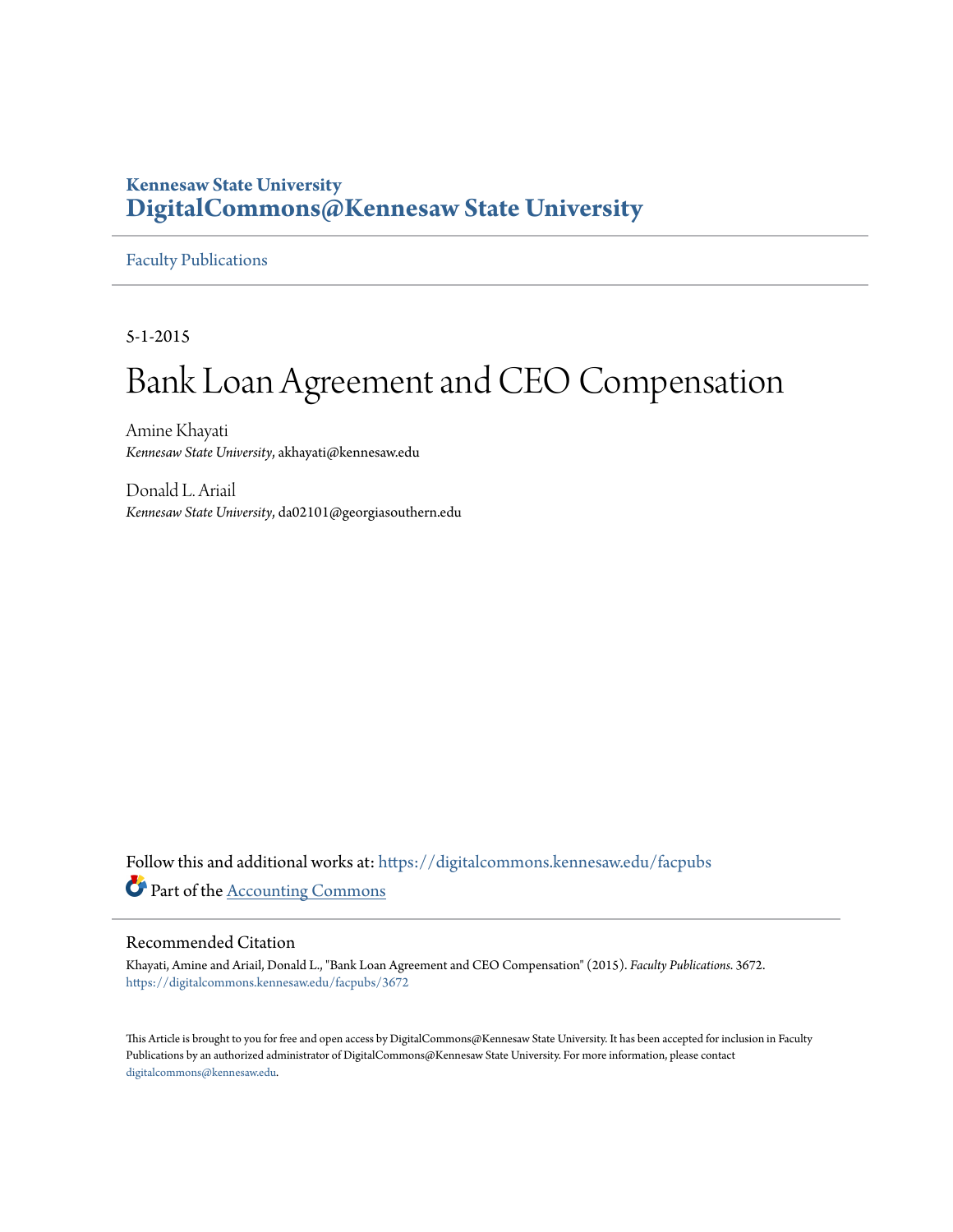# **BANK LOAN AGREEMENT AND CEO COMPENSATION**

### **Amine Khayati, Southern Polytechnic State University, GA Donald L. Ariail, Southern PolytechnicState University, GA**

#### **ABSTRACT**

*Contrary to other forms of outside financing, the announcement of a bank loan agreement prompts a positive and significant market return. Throughout the literature, bank loans are deemed special and unique due to multiple benefits accruing to bank borrowers. The short-term positive market reaction is however inconsistent with the long-term underperformance of borrowing firms (Billet et al., 2006). We find that unlike shareholders, CEOs gain from the bank loan relation over the long-term. Specifically, we find that bank loan agreement elicits a significant increase in total compensation through an increase in non-performance based compensation components such as salary, bonus and other compensation. We also report a smaller proportion of performance based compensation following the bank agreement. Generally, the results suggest that subsequent to a major bank loan, CEOs seem to gain enough influence to shield their compensation from the firm's underperformance. In particular, this evidence supports the "uniqueness" of bank loan relations.* 

*Keywords: Bank loan, CEO compensation, corporate governance.* 

#### **INTRODUCTION**

An extensive body of literature establishes the commercial banks' certification role pertaining to information advantage, special monitory abilities, and securities underwriting (e.g. Leland & Pyle, 1977; Diamond, 1984, 1991; Fama, 1985). Specifically, these studies argue that commercial banks possess the technical skills and capacities to monitor their corporate clients over extended periods of time and ensure more reliable disclosure. The capital market regards banks as firm insiders and therefore reacts positively to the announcement of a bank loan relation (e.g. James, 1987; Mikkelson & Partch, 1986; Billett, Flannery & Garfinkel, 1995). One may expect that this certification role affects corporate control mechanisms as well. In due course, commercial bank monitoring should be able to help mitigate corporate agency costs seeing that lending banks generally restrict managers from engaging in risky behavior and require more transparency and disclosure (Preece & Mullineaux, 1984).

 An additional consequence of increased monitoring can equally be a valuable argument for a manager to negotiate higher compensation. In fact, when a CEO believes that there are no major risky investments to undertake in the near future, he would turn to a bank loan to finance the relatively safe investments (see Holthausen & Leftwich, 1986; Hand, Holthausen, & Leftwich, 1992). Bank loans provide less expensive capital and bank monitoring prevents the firm from engaging in risky investments, which is in line with the CEOs short-term strategy. Knowing that the firm is undertaking safer investments, the CEO does not expect to have outstanding return on investment and therefore higher compensation in the near future. Consequently, one would expect the CEO to aggressively demand higher compensation following the grant of a major bank loan and use this event to secure an above average increase in compensation. The increased monitoring from highly reputable banks is proved to send a positive signal to the capital markets.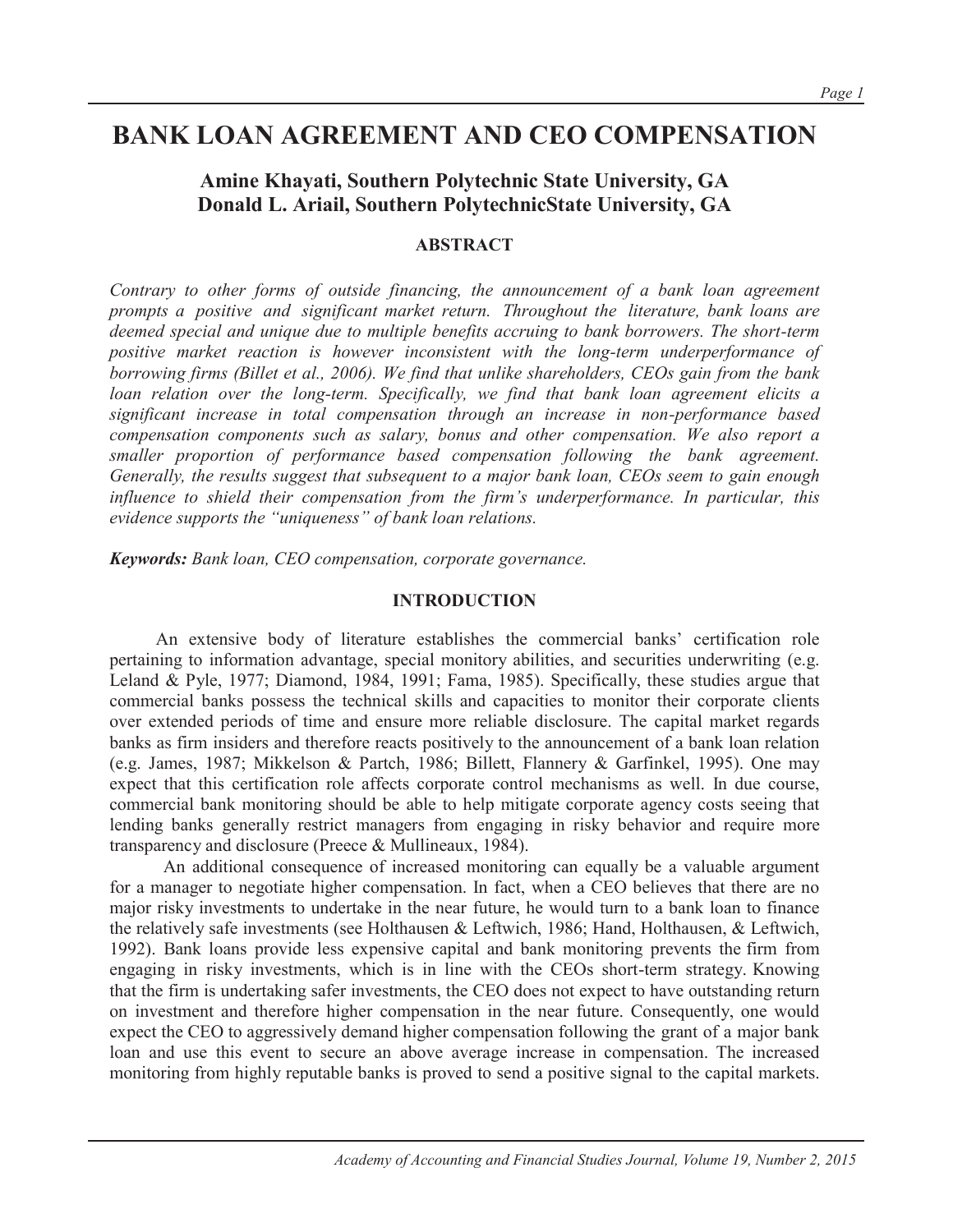The CEO may typically advocate the positive stock market reaction following the announcement of the loan agreement along with the increased transparency and scrutiny provided by the bank relation. While major bank loans may benefit shareholders by improving profitability and providing leverage, it has uncertain economic merit and may increase the firms' total risk. A recent study by Billett, Flannery and Garfinkel (2006) examines the post-announcement performance of bank borrowers and finds that firms announcing bank loans suffer significant negative abnormal returns over the subsequent three years. This fact seems to contradict the market expectations from a bank loan agreement. CEO compensation is then affected by two opposing forces: the first is the favorable market reaction attributable to the bank relation and the second is the documented future underperformance. It is therefore interesting to study the behavior of CEO compensation following bank loan agreement.

The purpose of this paper is to examine the behavior of CEO compensation following the grant of a major bank loan. Using an extensive sample of 743 bank loan agreements from 1992 to 2007, we find that, despite the lower long-term returns for shareholders, CEOs benefit from the bank relation through an increase in total compensation and a reduction in pay-at-risk compensation components. Particularly, we conclude that borrowing CEOs gain a greater bargaining power that allows them to negotiate a higher compensation scheme unrelated to firm performance. Overall, the results have several implications on optimal compensation policy, CEOs incentive alignment, and corporate governance theory.

We make two major contributions to the literature. First, we document a substantial increase in CEO compensation following private loan agreement despite the firms' long-term underperformance. Second, our study analyzes the relation between managerial incentives and corporate financing decision.

#### **LITERATURE REVIEW**

Theories of financial intermediation emphasize the informational advantage of banks. Leland and Pyle (1977) and Diamond (1984) develop models in which banks are shown to have an information advantage and special monitoring ability over public lenders. There are several theories explaining the source of this information advantage. Some assert that banks can access additional information about their borrowers since they provide other intermediary and transaction services. However, the most common argument is the ability of banks to build longterm lending and personal relationships with their borrowers. The uniqueness of bank loans has since been extensively addressed in the literature. For instance, Fama (1985) concludes that there must be something special about bank loans in view of his findings that the reserve tax requirement is borne by banks' borrowers and depositors.

Diamond (1991) argues that firms tend to reduce adverse selection and build a reputation by taking monitored bank loans. After achieving a favorable track record, firms then turn to utilizing publicly traded debt. Accordingly, bank monitoring is an effective way for firms to eliminate the moral hazard problem and to obtain access to cheaper public financing. From a bank's perspective, yet using the same logic, Chemmanur and Fulghieri (1994) demonstrate that banks treatment of borrowing firms in financial distress is different from that of bondholders. In fact, banks tend to build a reputation for financial flexibility by promising borrowers that they will credibly devote more resources to evaluate renegotiation alternatives and hence avoid inefficient liquidation. Consequently, managers holding private information about the future prospects of the firm choose bank loans over bond financing. In both Diamond (1991) and Chemmanur and Fulghieri (1994), firms seem to benefits from bank loans through access to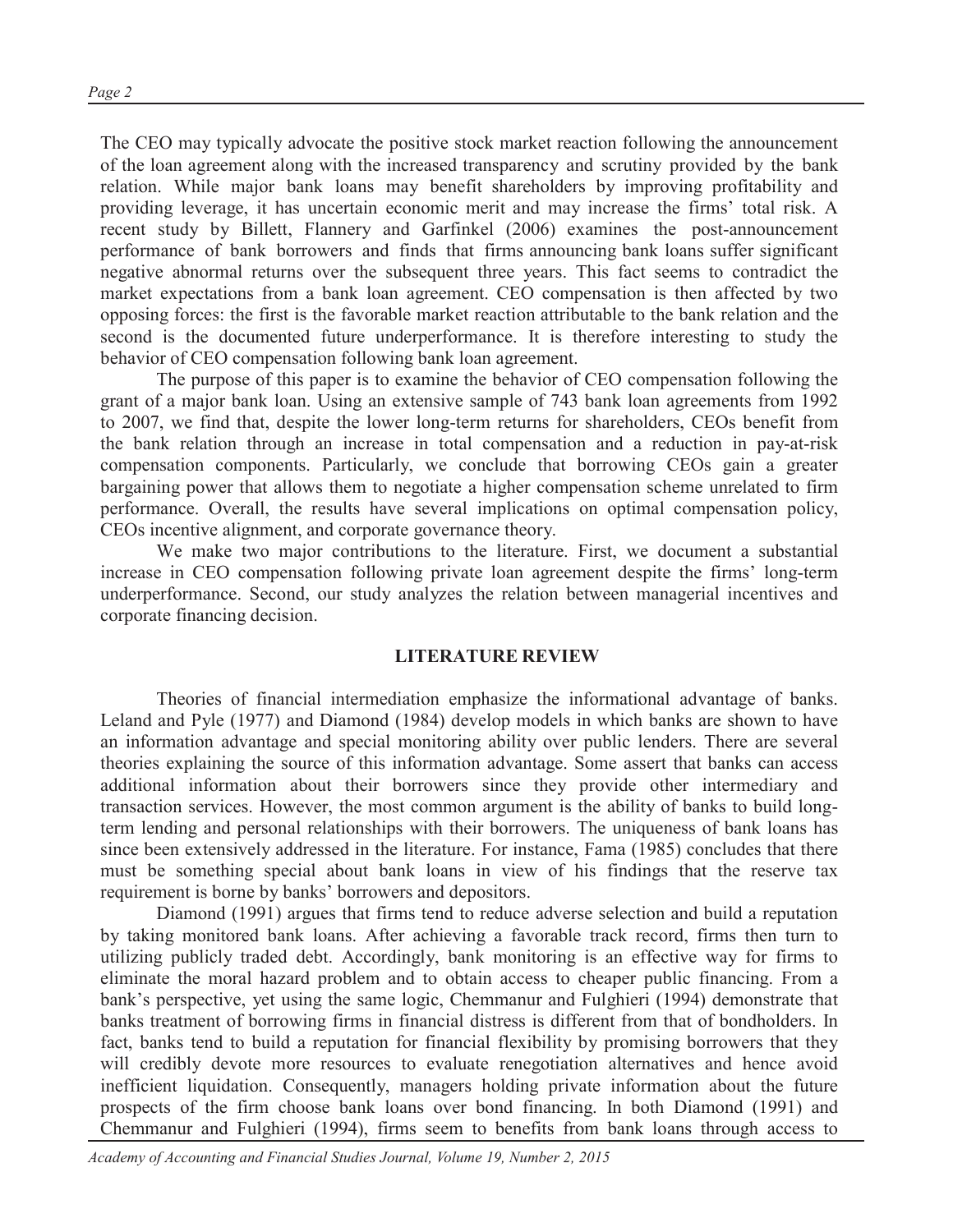public debts and the flexibility of bank loan re-negotiability. Among other things, these studies suggest that banks are better suited than public creditors to reduce information asymmetries and screen and monitor the future prospects of their borrowers. Thus, the announcement of a bank loan agreement should evidently convey positive information.

Several studies have documented the stock market response to bank loans. Mikkelson and Partch (1986) are the first to report a positive market reaction to the announcement of new bank credit agreements. This study provides a limited analysis of bank loans since it primarily focuses on the negative market reaction to the announcement of common stock and convertible debt offerings. James (1987) extends the bank loan analysis and finds a similar positive market response. Further, he finds that the announcement of private placements and straight debt issues has an adverse market reaction, especially for issues used to repay bank loans. Another study by Lummer and McConnell (1989) distinguishes between new bank loans and renewals. While they find no significant excess returns following the announcement of new credit agreements, they report significantly positive announcement returns for favourable loan revisions, and significantly negative returns for unfavourable revised credit agreements. Accordingly, lending banks have no informational advantage at the initiation of a loan agreement. Nonetheless, banks achieve an information advantage as they develop a continuous credit relationship.

An extensive body of empirical studies also investigates the market response to other forms of external financing: seasoned equity offerings, initial public offerings, straight public debt, convertible debt, convertible preferred stock and private placements. These studies have systematically reported a negative stock price reaction to many of the above forms of financing (See Smith (1986) for a review of this literature).

A part from the positive market response to the announcement of bank loans, several studies also establish the uniqueness of bank loans. Dahiya, Puri and Saunders (2003) provide evidence of negative market reaction for a borrowing firm following the announcement of its loan sale in the secondary market by the lending bank. This negative certification effect is subsequently confirmed after the loan sale by the firm's poor performance and the increased proportion of borrowers filing for bankruptcy. Hence, the information content of credit relationship termination through a loan sale seems to carry the opposite effect of a loan initiation and provide further support to the special role of banks. Within the same context, the recent dramatic expansion in the secondary market for bank loans may serve as an alternative source of information and therefore reduces a bank's incentive to monitor. Gande and Saunders (2006) provide evidence to the contrary. They find that the initiation of bank loans trading in the secondary market triggers a positive market reaction for the borrowing firm. Most importantly, they find that the presence of the secondary market does not adversely affect distressed borrowers, known to benefit the most from a bank relationship. The study concludes that banks continue to be special despite the presence of a well-developed secondary market for bank loans. As such, banks and a secondary market for bank loans are complementary sources of information and monitoring.

Preece and Mullineaux (1994) extend the literature on the certification role to non-bank firms. They argue that non-bank firms are able to enter the commercial lending market largely due to technological advances and acquire some of the bank information advantages. Consequently, they find that the announcement of credit agreements with non-bank firms elicits positive stock returns for borrowing firms.

One strand of the literature focuses on the contractual characteristics of bank loans to explain the potential sources of gain to borrowers. For instance, the work of Preece and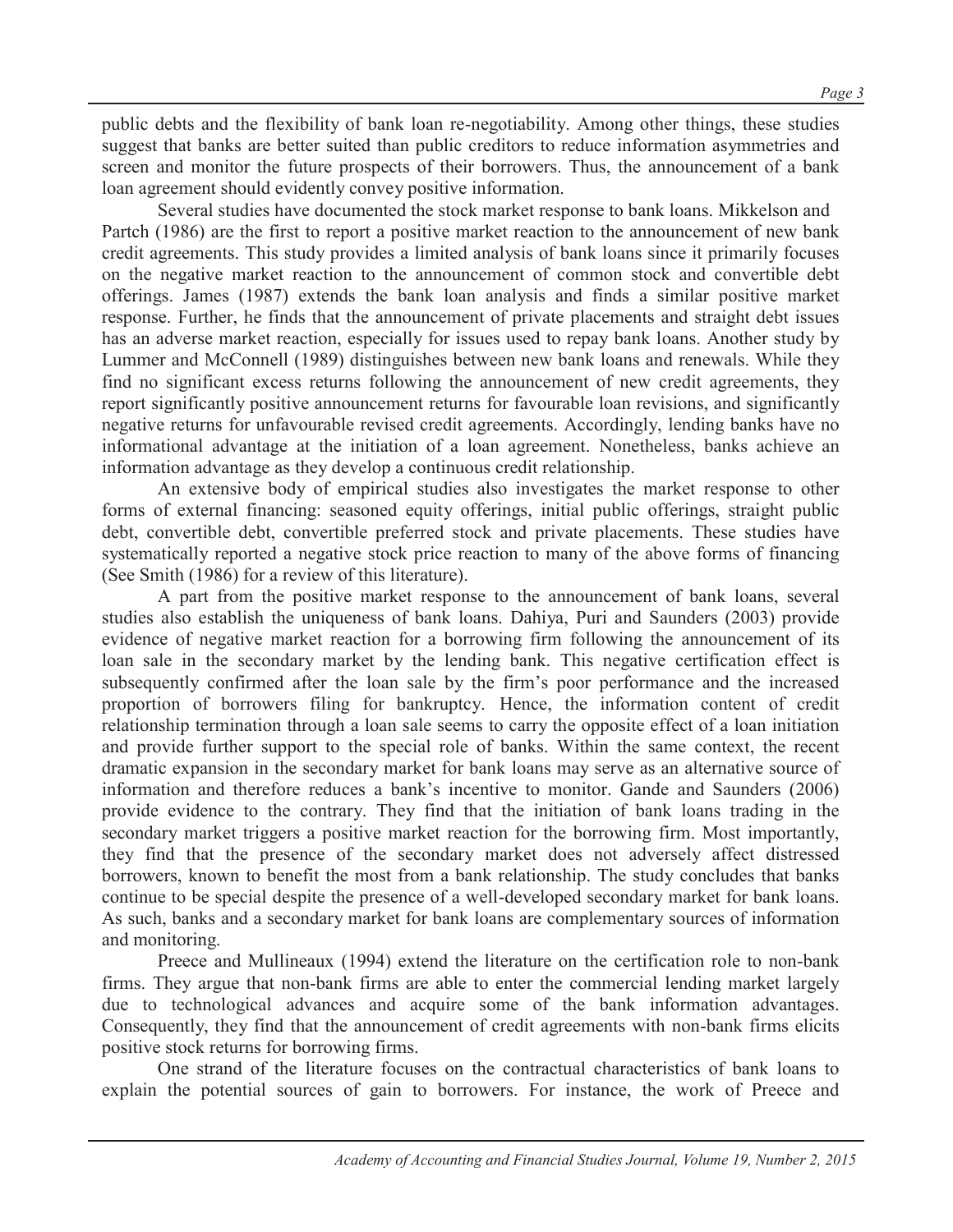Mullineaux (1996) suggests that, in addition to the benefits of monitoring, contractual flexibility offered by private debt contracts could be a source of value to borrowing firms. They use the number of lenders as a proxy for contractual flexibility and ability to restructure the loan in the event of financial distress. The evidence suggests that the market reaction to a loan announcement is a decreasing function of the number of lending banks in a syndicate. Therefore, the increased capacity to renegotiate a loan among fewer lenders constitutes another source of value to borrowing firms. In addition, Billett, mark and Flannery (1995) find that the market reaction to a bank loan is also a function of the identity of the lending institution. Specifically, the market reacts more favorably to borrowers contracting with high credit rating lenders. They also find no difference between the market's reaction to loans issued by bank and non-bank institutions. However, as explained in Carey, Post and Sharpe (1998), non-bank institutions differ in their lending practices since they serve riskier and more leveraged borrowers. Similarly, Berger and Udell (1995) point out that some of the benefits inherent in a banking relationship are stronger for small borrowing firms, where asymmetric information is a more acute problem. Consistent with banks' information role, small borrowing firms with longer banking relationships enjoy lower interest rates and need to provide less collateral on their loans.

Slovin, Sushka and Polonchek (1993) provide further support to the uniqueness of bank relationship. Their study reports a significant correlation between a client firm value and the future prospects of the corresponding lending bank. Using a unique database of failed banks, the study documents that an increase in the probability of bank dissolution reduces the market values of its client firms, and the subsequent FDIC bank rescue enhances client firm value. This implies that borrowing firms are stakeholders in the banks from which they borrow. Reciprocally, Dahiya, Saunders and Srinivasan (2003) examine the effect of financially distressed borrowers on lending banks and find that the announcement of a major corporate borrower default or bankruptcy significantly reduces the lead lending bank value. This negative effect is even larger for banks having past lending relationships with the distressed borrowers.

From another perspective, recent technological progress has spurred a debate about whether banks can maintain their information advantages with the advent of low-cost and publicly available information sources (For example, Peterson & Rajan, 2002; Boyd & Gertler, 1994). These studies report substantial developments in the financial sector and a potential demise of the benefits drawn from bank lending relationships. This hypothesis is supported by the recent decline in the market valuation effect of bank loans as stated in Fields, Fraser, Berry and Byers (2006). Accordingly, they report a decline in abnormal returns following the announcement of a bank loan agreement. They also find that in recent years, bank loan abnormal returns have disappeared. This recent development in the market reaction to bank loan agreements is consistent with the notion that informational technology advances and the shift toward a market-based financial system have eroded the value of bank credit relationships (James & Smith, 2000).

Despite the extensive theoretical evidence of bank certification effect discussed above, recent work of Billett, Flannery and Garfinkel (2006) on the long-term performance of bank loan borrowers raises serious questions about the reliance on market short-run valuation effects. They particularly provide evidence of bank borrowers' underperformance during the three years following the loan agreement. In addition, the analysis of the market reaction around the quarterly earnings announcement reveals significantly negative abnormal returns. This is also supported by the relatively worse operating performance of bank borrowers in the post-loan period and even in the year preceding the loan agreement. Such evidence contradicts the significantly positive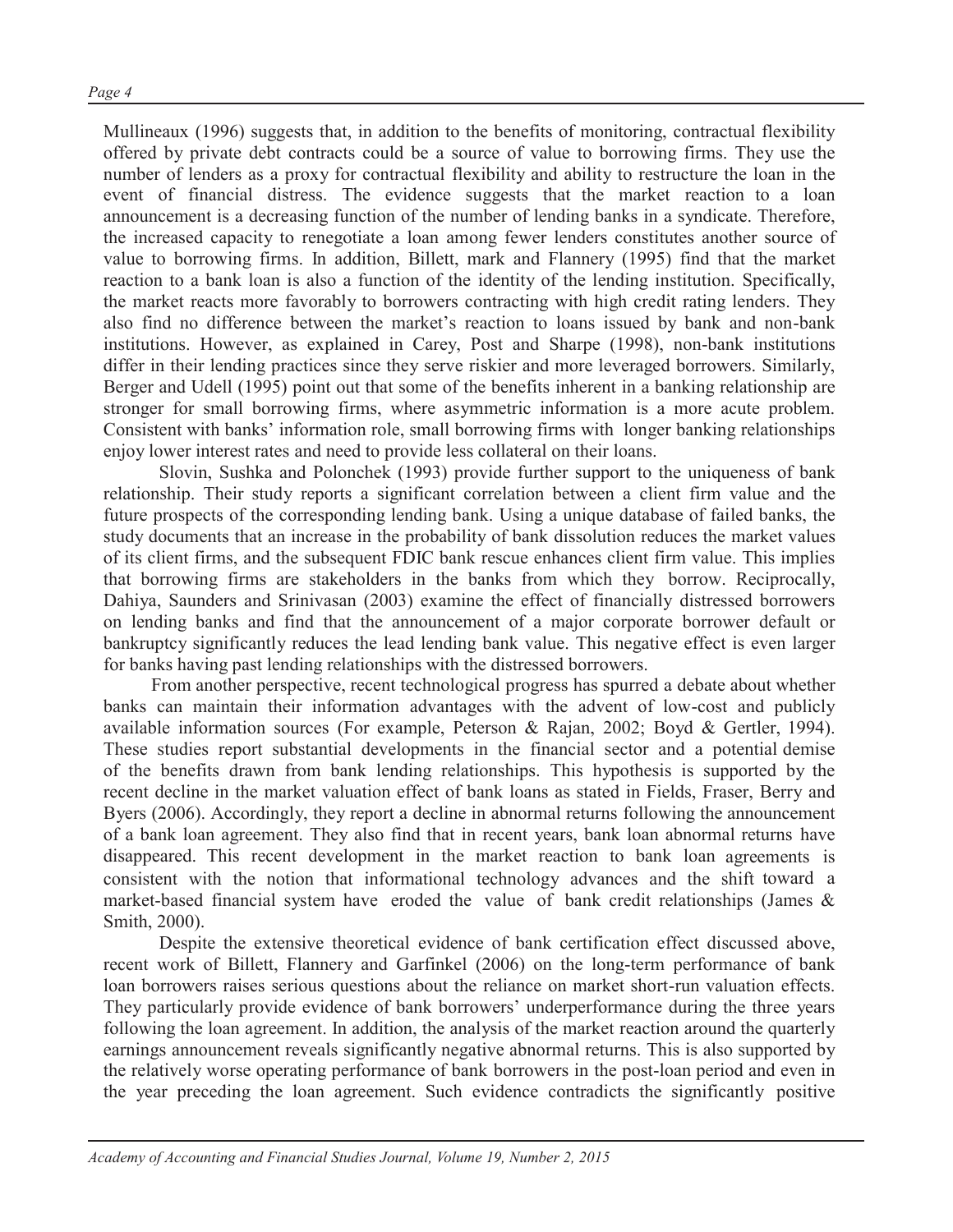abnormal return surrounding the announcement of the bank loan. According to the former study, there is no difference between bank loans and equity or public debt offerings since both are followed by significantly worse stock performance. In contradiction with the early literature (Slovin, Sushka & Polonchek, 1993; Dahiya, Saunders & Srinivasan, 2003), they report a negative relation between lender protection and borrower performance, suggesting that lenders effectively protect themselves from poor performance.

This long-run negative performance of bank borrowers motivates our study. Specifically, we examine the relation between managerial compensation and corporate financing decisions. This relation has been addressed by very few recent papers. For example, Harford and Li (2007) find that "following a merger, a CEO's pay and overall wealth become insensitive to negative stock performance, but a CEO wealth rises in step with positive stock performance". Another study by Jiang and Zhang (2008) reports the CEOs use of adjustments (Board compensation grant and portfolio adjustments) to offset the negative valuation effect of Seasoned Equity Offerings (SEOs). To our knowledge, we are the first paper to address the change in CEO compensation from the perceptive of bank loan financing. We fill in the gap in the literature and provide several contributions.

#### **HYPOTHESES DEVELOPMENT**

The positive valuation effect of bank loans is widely established in the literature. However, private knowledge of poor future performance may induce CEOs to take actions to protect their wealth. First, they may sell some of their holdings to cash in on the abnormal stock price run up following the bank loan announcement. Second, they can affect the timing of compensation grants, so that they are awarded before the bank loan announcement.

From another perspective, contracting a major new loan increases the firm size and may change the scope of its operations. The loan financing decision hence provides an opportunity for the CEO to renegotiate his/her compensation. By securing a bank loan, the CEO sends a positive signal to the market, reduces information asymmetry, and facilitates future public financing (Diamond 1991). These facts are compelling arguments while negotiating a higher pay. In addition, the CEO's private knowledge of the firm's murky future performance (Billett et al. 2006) may lead to argue for less sensitivity to performance for the first few years. The CEO may also justify this downside protection arguing the restrictions on risk taking behavior and other covenants imposed by the loan agreement. This conjecture is however in contradiction with Almazan and Suarez (2003) who theoretically model for the borrowing firm's compensation. Their model predicts that firms with the proper compensation scheme will induce managers with the highest unobservable profitability prospects to be more inclined to submit to bank monitoring. Bank financing is then a signal of higher profitability. This is in turn consistent with the event study analysis of Dahiya, Saunders and Srinivasan (2003). Bank monitoring also reduces the manager's private benefits and hence complements the use of incentive compensation. A key prediction of this model is that borrowing firms tend to offer compensation contracts with higher pay for performance sensitivity to induce managers to accept bank scrutiny. Managers should be generously rewarded in cases of subsequent high-performance, except for those with lowprofitability firms within the separating regime. If the bank loan is associated with managerial accountability and high profitability prospects, we should expect CEO compensation to become more sensitive to firm performance. In the event of negative abnormal returns during the postannouncement period, it is intrinsic to hypothesize that the post loan announcement CEO compensation should be negatively affected.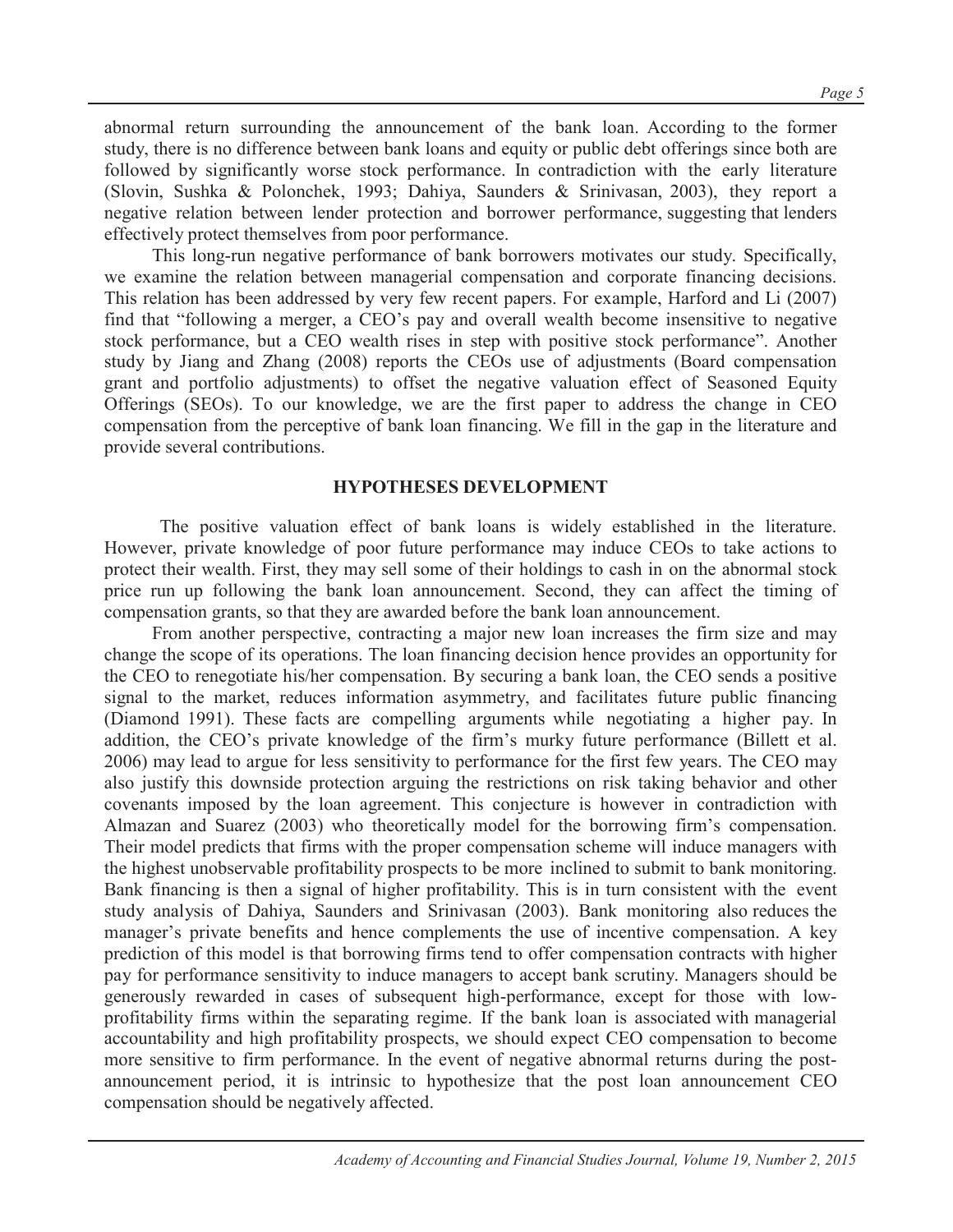*Page 6*

Based on the mentioned literature and the above discussion, the following null hypotheses can be tested:

- *H1 The announcement of a bank loan should have a long-run negative effect on CEO compensation components.*
- *H2 Borrowing firm CEOs should have high-performance based compensation following a bank loan.*

#### **Data**

#### **Identifying Bank Loans**

Our sample consists of loan agreements involving U.S. borrowers collected from Loan Pricing Dealscan (Table "Package") data. The executive compensation data is from Standard and Poor's ExecuComp, and the firm-level financial data is from Compustat. We first merge the ExecuComp list of companies (for active and inactive companies) with the Loan Pricing Corporation Dealscan (Table "Package") data. Due to the lack of common company identifiers between the two databases, we simultaneously match by company name, zip code and SIC code. This procedure yields a total of 2,165 matched firms.

Next, we delete utilities (4900-4999 SIC codes) and financial service (SIC code 6000- 6999) firms resulting in a loss of 145 and 176 observations respectively. After merging with Compustat database, we lose an additional 10 observations. Therefore, we end up with a final listof 1,834 observations.

Subsequently, we identify all bank loan agreements in Dealscan for each firm in our sample of 1,834 observations. We are technically limited to focusing on the period from 1993 to 2007 because Execucomp data is available beginning in 1992. Retrieving all the bank loan agreements relating to our sample's firms over this time period yields a total of 12,350 observations. Next, we delete 228 observations due to duplication and an additional 1,190 observations due to missing market capitalization data in Compustat. Among the remaining 10,932 observations, we select firms that do not have loan agreements in the preceding and following year. There are 3,894 observations that satisfy this condition. We subsequently delete 1,389 observations due to duplications in Dealscan. These duplications are due to multiple observations which reflect consequent amendments related to the same loan agreement. Among the 2,505 observations remaining, there are 613 cases where the firm had more than one bank loan during the year under consideration. These cases are rather relevant to our study and thus we compute the total value of these multiple loans, and add them to the analysis.

To increase the likelihood of capturing the effect of bank loan agreements on compensation and to minimize the influence of outliers, we further require that the loan value represent at least 10% of the borrowing firm market capitalization in the year preceding the bank loan agreement. We believe that this restriction is essential in our analysis. The data sources in earlier studies were primarily news media. For instance, Billett, Flannery, and Garfinkel (1995) use the Dow Jones News Retrieval Service and Best and Zhang (1993) use the Wall Street Journal for bank loan announcements. These studies have no restriction on loan size as anyone would expect the mainstream media to be mostly interested in major and newsworthy loan agreements. Whereas, LPC Dealscan systematically compiles loans filed with the Security and Exchange Commission and from other reliable public sources. By applying the 10% restriction, we further delete 695 observations.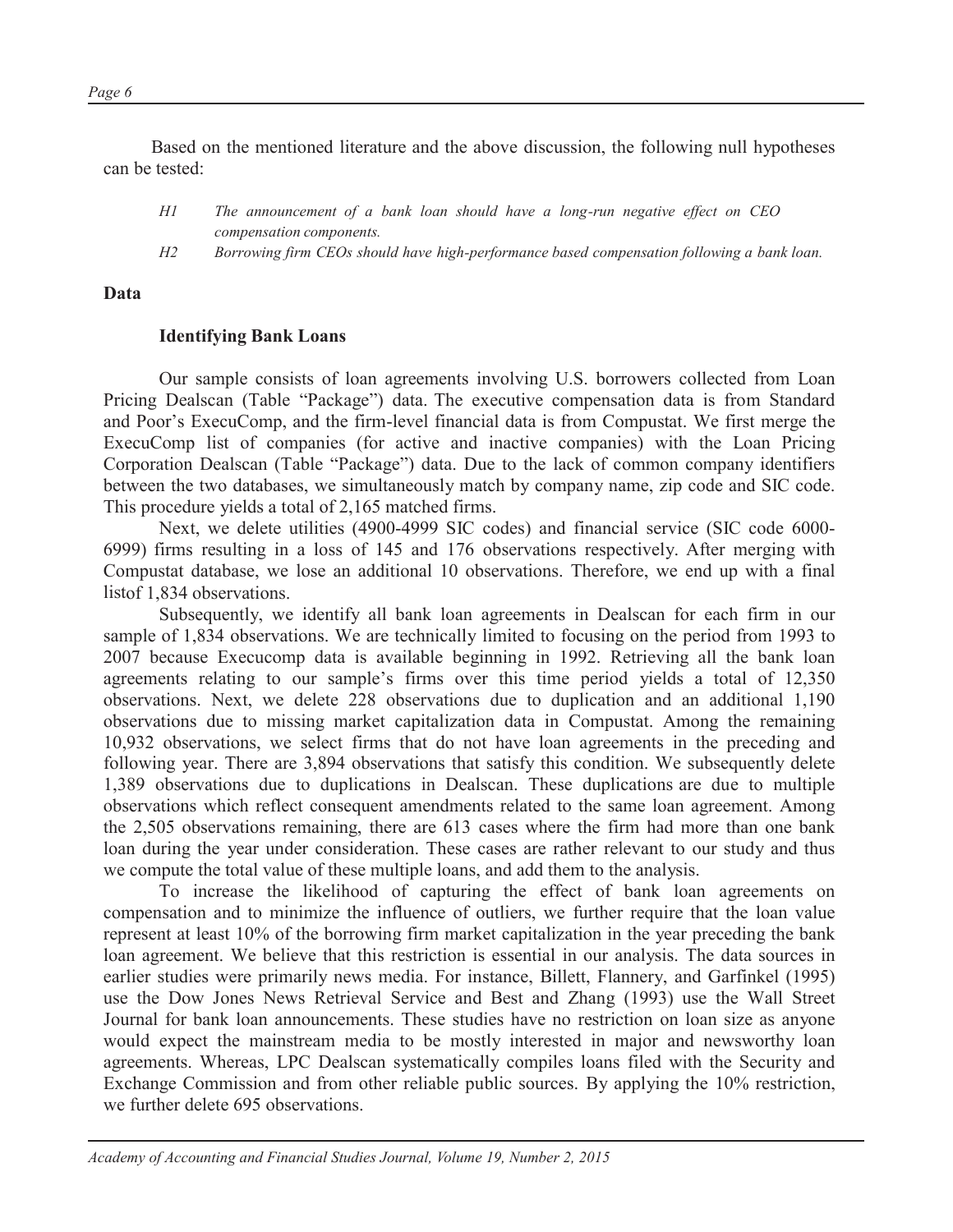#### **Control Sample**

We next match each of the 941 observations with a control firm. The same requirements of data availability in ExecuComp and the same CEO over the three years period also apply to the control sample. The matching procedure is as follows:

We first match firms by total assets within 80% and 120% of the borrowing firm and with the same four digits SIC codes. These restrictions resulted in 230 matching firms.

Then, we relax the matching criteria to total assets within 80% and 120% of the firm and with the same three digits SIC codes, resulting in an additional 124 matching firms.

Then, we relax the matching procedure to two digits SIC codes, and obtain 259 additional matching firms.

For the remaining observations, we relax the matching criteria to two digits SIC codes with total sales between 80% and 120% of the original firm. These constraints added another 130 matching firms.

Overall, we manage to match 743 of the 941 firms with a control firm. Therefore, our final sample contains 743 borrowing firms each with a corresponding matching firm. We also classify the borrowing firms by year and systematically check that none of the borrowing firms in that specific year is used as a matching firm.

#### **Data distribution and Characteristics**

Table 1 reports the distribution of bank loans by industry and year. We categorize the sample firms based on the 48 Fama and French (1997) industry classifications, among which 42 industries are represented in our sample. The distribution of firms among the various industries seems uniform except for a relatively high concentration for industries such as Business Services, Retail, Machinery and Wholesale. Similarly, the firms' distribution across time is uniform. On average, there are fifty bank loan agreements satisfying our selection criteria every year. In general, Table 1 indicates that our sample firms are evenly distributed across industry and time dimensions. We therefore feel confident that our bank loan sample does not suffer from clustering.

In panel A of Table 2, we report some of the bank loans' characteristics. The average bank loan amount in our sample is around 350 million (USD) and a median value of 205 million (USD). These figures are relatively larger than the reported 116.9 and 45 respectively for mean and median in Billett, Flannery and Garfinkel (1995). Likewise, the borrowing firms in our sample are relatively larger with regard to both total assets and sales, and a lower beta by comparison with the above mentioned study.

The predominance of larger loan amounts and larger firms in our sample can be best explained by the restriction on the firm data availability in ExecuComp database, which covers fairly larger firms. A less compelling reason could be attributed to the sample period in Billett, Flannery and Garfinkel (1995) covering the period from 1980 to 1989; while our sample starts in 1993, and both samples are not inflation adjusted. From the other side, the lack of adjustment for inflation has no bearing on our results since our analysis compares the sub-sample of borrowing firms to that of matching firms and both are affected equally by inflation.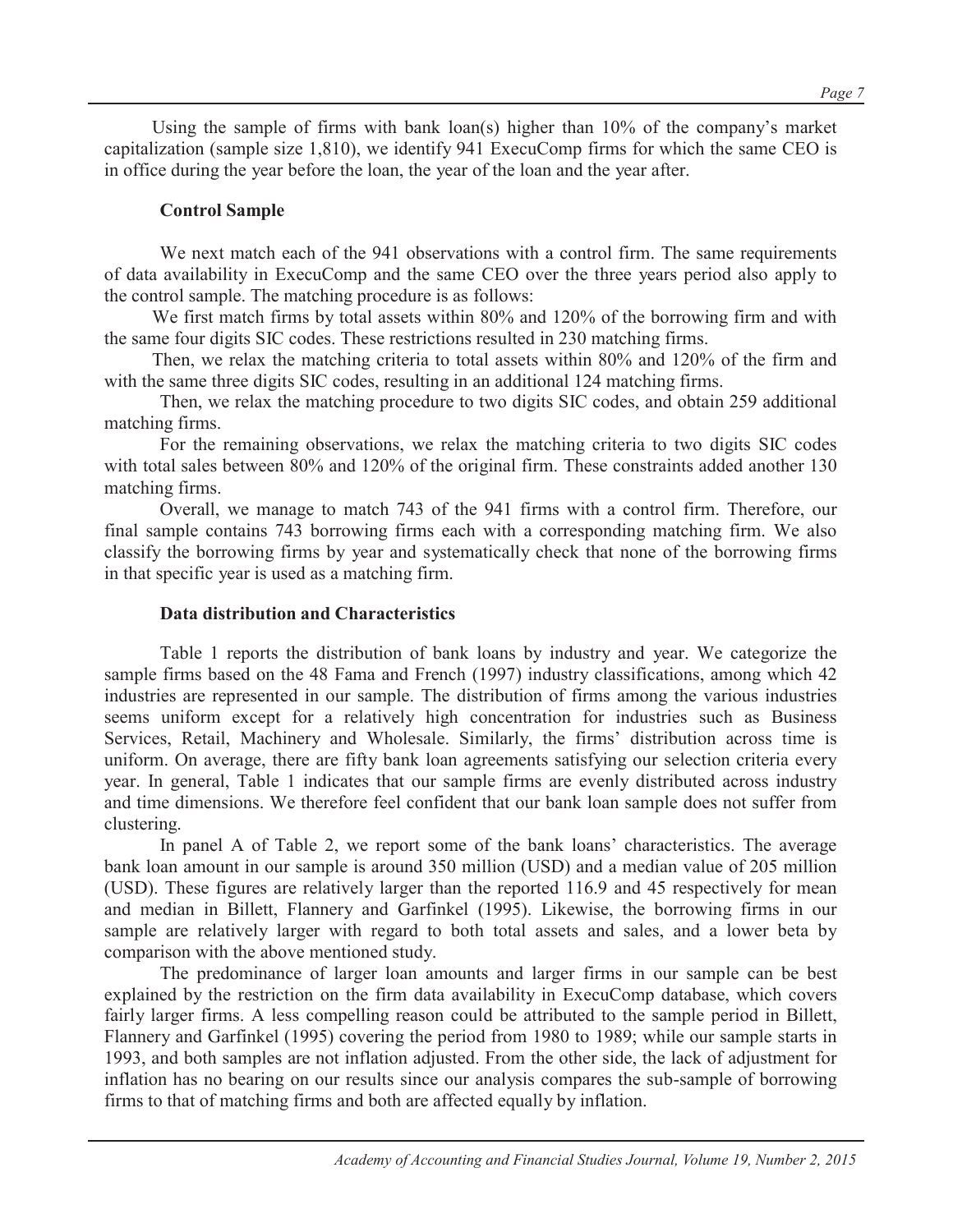#### **Compensation Variables**

Compensation variables are constructed from ExcuComp. The variables' definitions are taken from ExecuComp Data Definitions table. The Salary variable represents the dollar value of the base salary earned by the CEO. The Bonus variable is the dollar value of the bonus paid to the CEO. The Restricted Stocks variable is the sum of the restricted stock and the stock awarded under plan-based awards. Similarly, the Stock Options variable is the sum of the aggregate value of stock options granted to the executive during the year and the fair value of all options awarded during the year as detailed in the Plan Based Awards. The Other Compensation variable sums up all other compensation received by the executive including perquisites and other personal benefits, termination or change-in-control payments, contributions to defined contribution plans (e.g. 401K plans), life insurance premiums, gross-ups and other tax reimbursements, discounted share purchases, the change in pension value and nonqualified deferred compensation earnings, and the amount paid out to the executive under the company's long-term incentive plan.

| Table 1<br><b>DISTRIBUTION OF BANK LOANS BY INDUSTRY AND BY YEAR</b> |                                              |                    |                               |                           |                    |  |  |  |  |  |  |
|----------------------------------------------------------------------|----------------------------------------------|--------------------|-------------------------------|---------------------------|--------------------|--|--|--|--|--|--|
| Panel A: Distribution of bank loans by Fama and French Industry      |                                              |                    |                               |                           |                    |  |  |  |  |  |  |
| <b>Industry</b>                                                      |                                              | Number of<br>firms |                               | Industry                  | Number of<br>firms |  |  |  |  |  |  |
| Agriculture                                                          |                                              | $\overline{2}$     | Miscellaneous                 |                           | 3                  |  |  |  |  |  |  |
| <b>Food Products</b>                                                 |                                              | 15                 | <b>Automobiles and Trucks</b> |                           | 17                 |  |  |  |  |  |  |
| Candy and Soda                                                       |                                              | 4                  | Aircraft                      |                           | $\overline{8}$     |  |  |  |  |  |  |
| Alcoholic Beverages                                                  |                                              | $\mathbf{1}$       | Shipbuilding, Railroad Eq.    |                           | 5                  |  |  |  |  |  |  |
| <b>Recreational Products</b>                                         |                                              | $\overline{2}$     | Defense                       |                           | $\overline{2}$     |  |  |  |  |  |  |
| Entertainment                                                        |                                              | 5                  | <b>Precious Metals</b>        |                           | $\mathbf{1}$       |  |  |  |  |  |  |
| Printing and Publishing                                              |                                              | $\overline{15}$    | Nonmetallic Mining            |                           | $\overline{2}$     |  |  |  |  |  |  |
| <b>Consumer Goods</b>                                                |                                              | 22                 | Coal                          |                           | 1                  |  |  |  |  |  |  |
| Apparel                                                              |                                              | 21                 |                               | Petroleum and Natural Gas |                    |  |  |  |  |  |  |
| Healthcare                                                           |                                              | 18                 |                               | Telecommunications        |                    |  |  |  |  |  |  |
| Medical Equipment                                                    |                                              | 27                 |                               | <b>Personal Services</b>  |                    |  |  |  |  |  |  |
| <b>Pharmaceutical Products</b>                                       |                                              | 10                 | <b>Business Services</b>      |                           | 71                 |  |  |  |  |  |  |
| Chemicals                                                            |                                              | 27                 | Computers                     |                           | 17                 |  |  |  |  |  |  |
|                                                                      | <b>Rubber and Plastic Products</b>           | 3                  | <b>Electronic Equipment</b>   |                           | 28                 |  |  |  |  |  |  |
| Textiles                                                             |                                              | 8                  | Measuring and Control Equip   |                           | 27                 |  |  |  |  |  |  |
| <b>Construction Materials</b>                                        |                                              | 26                 | <b>Business Supplies</b>      |                           | 24                 |  |  |  |  |  |  |
| Construction                                                         |                                              | 21                 | <b>Shipping Containers</b>    |                           | $\overline{4}$     |  |  |  |  |  |  |
| Steel Works, Etc.                                                    |                                              | 38                 | Transportation                |                           | 19                 |  |  |  |  |  |  |
| <b>Fabricated Products</b>                                           |                                              | 5                  | Wholesale                     |                           | 45                 |  |  |  |  |  |  |
| Machinery                                                            |                                              | $\overline{56}$    | Retail                        |                           | 63                 |  |  |  |  |  |  |
|                                                                      | <b>Electrical Equipment</b><br>13            |                    | Restaurants, Hotel, Motel     |                           | 22                 |  |  |  |  |  |  |
|                                                                      | Panel B: Distribution of bank loans by year. |                    |                               |                           |                    |  |  |  |  |  |  |
| Year                                                                 | <b>Bank Loans</b>                            | Year               | <b>Bank Loans</b>             | Year                      | <b>Bank Loans</b>  |  |  |  |  |  |  |
| 1993                                                                 | 11                                           | 1998               | 52                            | 2003                      | 58                 |  |  |  |  |  |  |
| 1994                                                                 | $\overline{30}$                              | 1999               | 47                            | 2004                      | 63                 |  |  |  |  |  |  |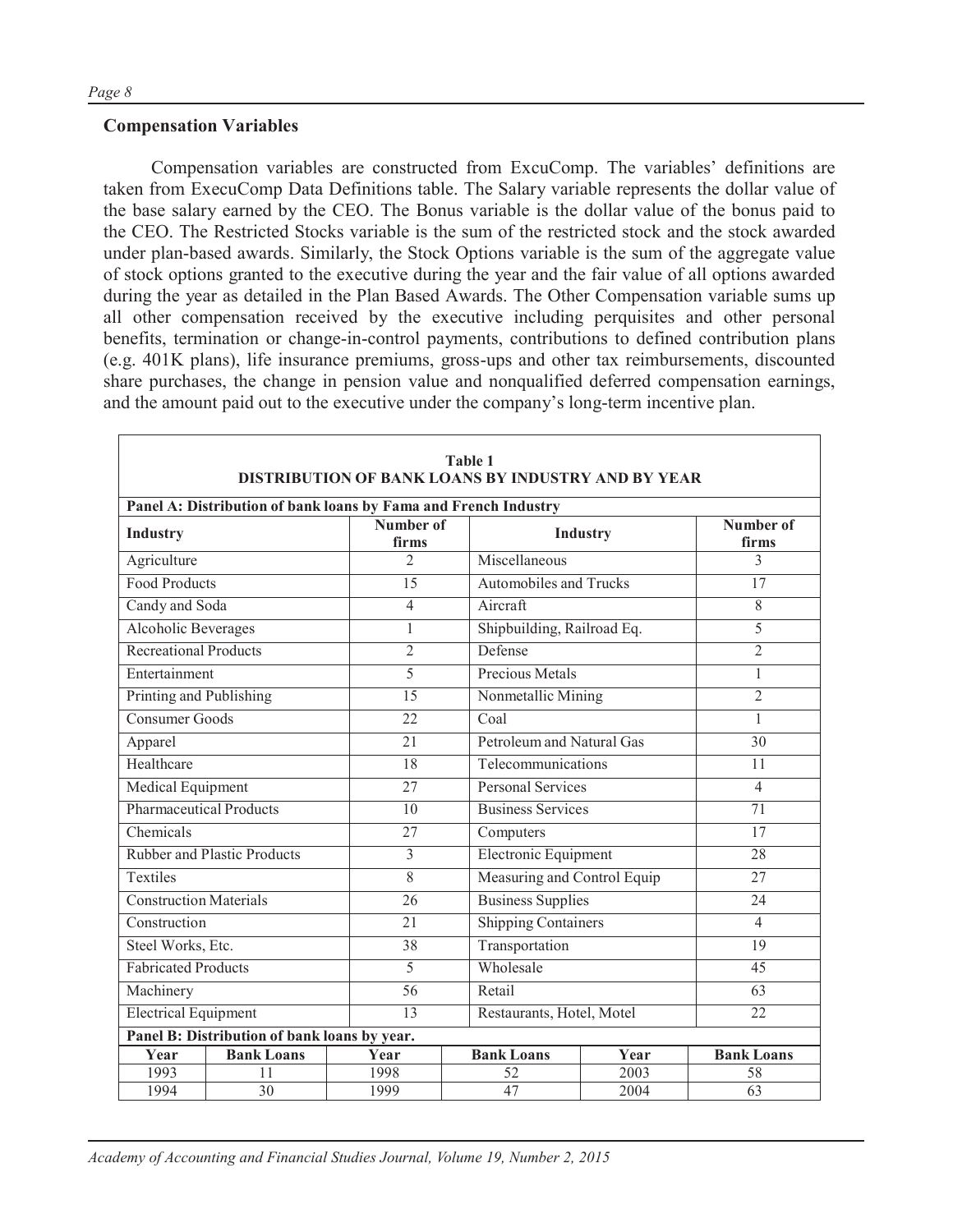*Page 9*

| 1005 | œ  | 2000 | т∠ | 2005 | oc |
|------|----|------|----|------|----|
| 1996 | -- | 2001 | ັບ | 2006 |    |
| 1997 |    | 2002 | ∪∠ | 2007 |    |

The data sample includes 743 bank loan observations. The data reported in Panel A represents the distribution of bank loans by industry using the 48 Fama and French (1997) industry dummies. The analysis excludes firms in utilities and financial services sectors. Panel B reports the distribution of bank loans by year.

| Table 2<br><b>SAMPLE SUMMARY STATISTICS</b> |        |                |              |         |  |  |  |  |  |  |  |
|---------------------------------------------|--------|----------------|--------------|---------|--|--|--|--|--|--|--|
| Panel A: Bank loans' characteristics        |        |                |              |         |  |  |  |  |  |  |  |
|                                             | Mean   | Median         | Minimum      | Maximum |  |  |  |  |  |  |  |
| Deal Amount (\$ millions)                   | 354.8  | 205            | 10           | 7000    |  |  |  |  |  |  |  |
| Spread $(\%)(obs. = 570)$                   | 2.03   | $\overline{2}$ |              |         |  |  |  |  |  |  |  |
| <b>Panel B: Borrowers' characteristics</b>  |        |                |              |         |  |  |  |  |  |  |  |
|                                             | Mean   | Median         | Minimum      | Maximum |  |  |  |  |  |  |  |
| Borrowers' Total assets (\$ millions)       | 1877.1 | 919.8          | 35.58        | 28472.4 |  |  |  |  |  |  |  |
| Sales (\$ millions)                         | 1030.5 | 918.1          | 35.58        | 28472   |  |  |  |  |  |  |  |
| <b>B</b> eta                                | 1.09   | 0.81           | $-0.23$      | 9.9     |  |  |  |  |  |  |  |
| P/E                                         | 34.06  | 18.25          | $2.13^{(*)}$ | 2835    |  |  |  |  |  |  |  |
| $ROA (\% )$                                 | 4.26   | 4.82           | $-56.36$     | 25.01   |  |  |  |  |  |  |  |

This Table presents the bank loans' characteristics for loan granted to U.S. firm from 1993 to 2007 and retrieved from LPC Dealscan database. The sample contains 743 bank loans that represents at least 10% of the borrowing firm market capitalization at the year of the loan and conform to other restrictions pertaining to CEO tenure surrounding the year of the loan agreement . The Deal Amount is the total value of the loan grant. The spread represents the percentage spread over default base and it is reported for only 570 observations. The borrowers' total assets, sales, beta, price per earning (P/E), and return on assets (ROA) are all measured at the beginning of the year of the bank loan agreement.

(\*) Due to missing values in Compustat, the P/E ratio minimum value is positive despite a negative minimum value for the RO ratio.

We present the compensation components' descriptive statistics in Table 3 for both the borrowing firms and the matching firms. We report the mean and median for: Salary, Bonus, Restricted Stock, Stock Option, Other Compensation, and their sum in Total Compensation. In this Table and henceforth, we refer to the year preceding the bank loan agreement as "Year -1", the year of the loan as: "Year 0", and the year following the bank loan as: "Year +1"

#### **Methodology**

To measure the change in compensation, we use two different approaches. In the first approach, we measure the percentage change in compensation by dividing the value of the change in each compensation component, in a given year, by the value of that same component in the preceding year. we apply this approach to "Total Compensation", "Salary", and "Other Compensation" since these variables display non-zero values throughout the entire sample (except for 2 observations), which makes computing the percentage change from one year to another feasible. However, the remaining compensation components ("Bonus", "Restricted Stocks", and "Stock Options") present zero values throughout the years since they are generally not granted every year. To avoid losing observations and any distortion in the analysis, we use a second approach in computing the change in these compensation components using portfolio deciles constructed as follows. We first compute the average of each compensation variable for each firm and its corresponding control firm over the three year span. In other terms, this is the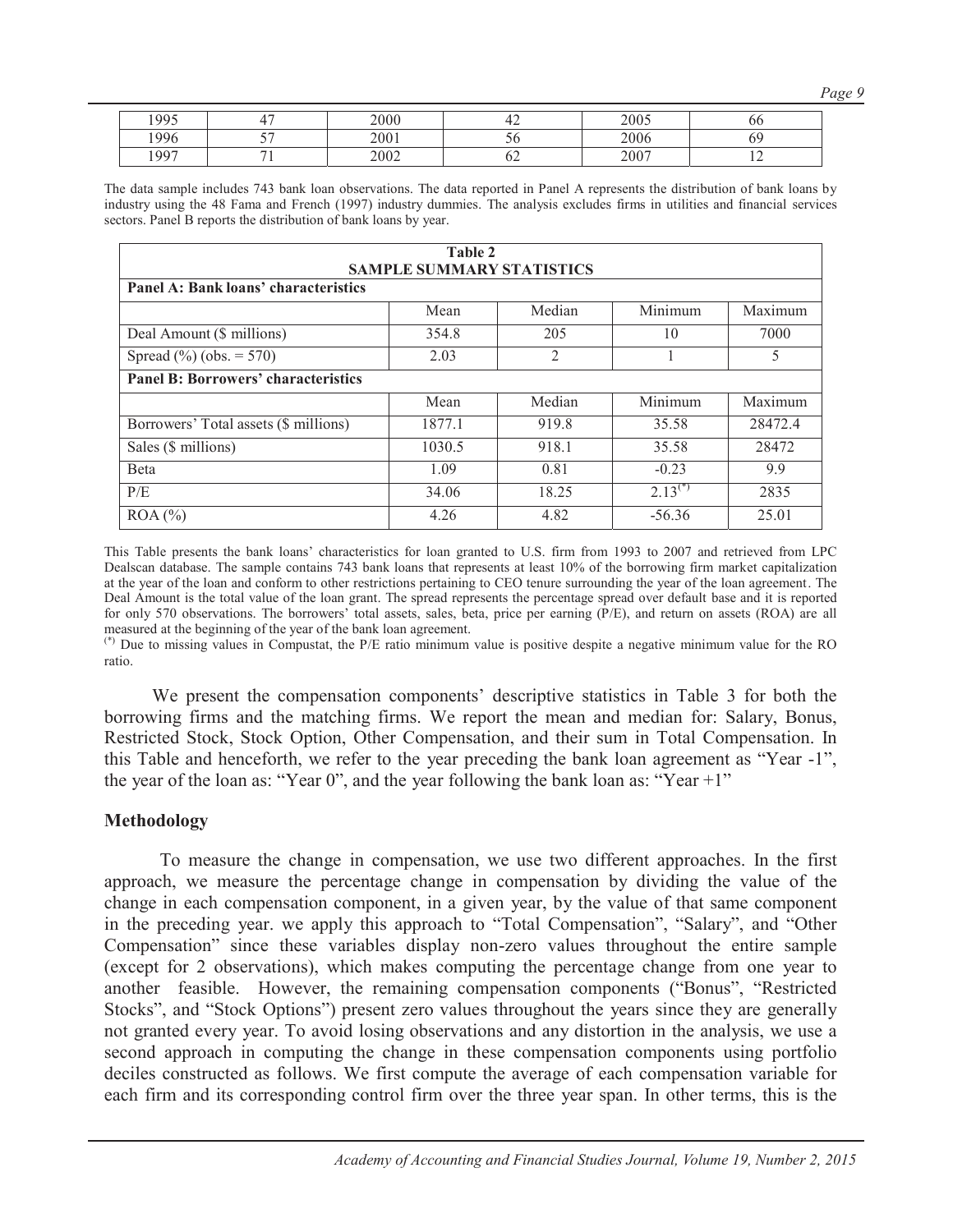| Table 3                    |         |                                                      |         |                       |  |  |  |  |  |
|----------------------------|---------|------------------------------------------------------|---------|-----------------------|--|--|--|--|--|
|                            |         | <b>COMPENSATION VARIABLES DESCRIPTIVE STATISTICS</b> |         |                       |  |  |  |  |  |
|                            |         | <b>Borrowing Firms</b>                               |         | <b>Matching firms</b> |  |  |  |  |  |
|                            | Mean    | Median                                               | Mean    | Median                |  |  |  |  |  |
| <b>Total Compensation:</b> |         |                                                      |         |                       |  |  |  |  |  |
| Year-1                     | 2,850.3 | 1,764.7                                              | 3,309.8 | 1,914.8               |  |  |  |  |  |
| Year 0                     | 3,404.1 | 1,945.9                                              | 3,342.0 | 2,019.6               |  |  |  |  |  |
| $Year + 1$                 | 3,444.3 | 2,129.6                                              | 3,639.9 | 2,087.6               |  |  |  |  |  |
| Salary:                    |         |                                                      |         |                       |  |  |  |  |  |
| Year-1                     | 560.98  | 524.19                                               | 556.30  | 521.00                |  |  |  |  |  |
| Year $0$                   | 608.60  | 573.81                                               | 596.46  | 565.58                |  |  |  |  |  |
| $Year + 1$                 | 641.39  | 610.00                                               | 619.86  | 590.82                |  |  |  |  |  |
| <b>Bonus:</b>              |         |                                                      |         |                       |  |  |  |  |  |
| Year-1                     | 606.39  | 318.78                                               | 632.08  | 369.00                |  |  |  |  |  |
| Year $0$                   | 597.35  | 305.00                                               | 570.21  | 329.33                |  |  |  |  |  |
| $Year + 1$                 | 585.21  | 269.44                                               | 546.10  | 256.96                |  |  |  |  |  |
| <b>Restricted Stock:</b>   |         |                                                      |         |                       |  |  |  |  |  |
| Year-1                     | 372.73  | 0.00                                                 | 267.32  | 0.00                  |  |  |  |  |  |
| Year <sub>0</sub>          | 392.89  | 0.00                                                 | 424.56  | 0.00                  |  |  |  |  |  |
| $Year + 1$                 | 514.17  | 0.00                                                 | 478.22  | 0.00                  |  |  |  |  |  |
| <b>Stock Options:</b>      |         |                                                      |         |                       |  |  |  |  |  |
| Year-1                     | 1,096.8 | 416.57                                               | 1,546.3 | 511.46                |  |  |  |  |  |
| Year 0                     | 1,344.9 | 396.57                                               | 1,346.6 | 486.54                |  |  |  |  |  |
| $Year + 1$                 | 1,168.2 | 379.98                                               | 1,402.1 | 422.75                |  |  |  |  |  |
| Other compensation:        |         |                                                      |         |                       |  |  |  |  |  |
| Year-1                     | 213.43  | 35.63                                                | 307.75  | 33.37                 |  |  |  |  |  |
| Year $0$                   | 460.39  | 58.51                                                | 404.19  | 45.20                 |  |  |  |  |  |
| Year $+1$                  | 535.29  | 83.95                                                | 593.64  | 70.06                 |  |  |  |  |  |

average of each firm and its corresponding control firm over the three year period surrounding the bank loan.

This Table presents the descriptive statistics for borrowing firms and matching firms' compensation variables which include: total compensation, salary, bonus, restricted stocks, stock options and other compensation. The compensation variables are reported for the year of the bank loan (year 0), the year before the bank loan (year -1) and the year after the bank loan (year +1).

Second, we construct ten portfolios (deciles) by ranking these averages from the lowest to the highest and assign each firm and its corresponding control firm to the same portfolio decile. Then, we compute the average value of each portfolio decile. Finally, we measure the percentage change separately for borrowing firms and control firms as a percentage of the corresponding portfolio decile average. The significance of the differences in the percentage change in the value of compensation components is measured by the paired t-test and the Wilcoxon test.

#### **Changes in the Structure of CEO Compensation**

For changes in compensation structure, we measure the percentage change in the proportions of each compensation component. Specifically, we divide the percentage change in the proportion (with regard to total compensation) of each compensation component by the proportion of that same component in the preceding year. We run into the zero values for the variables: "Bonus", "Restricted Stocks", and "Stock Options" as well. Therefore, we construct ten portfolio deciles following the same approach described above, and measure the percentage change in compensation components' proportions with regard to the corresponding portfolio deciles.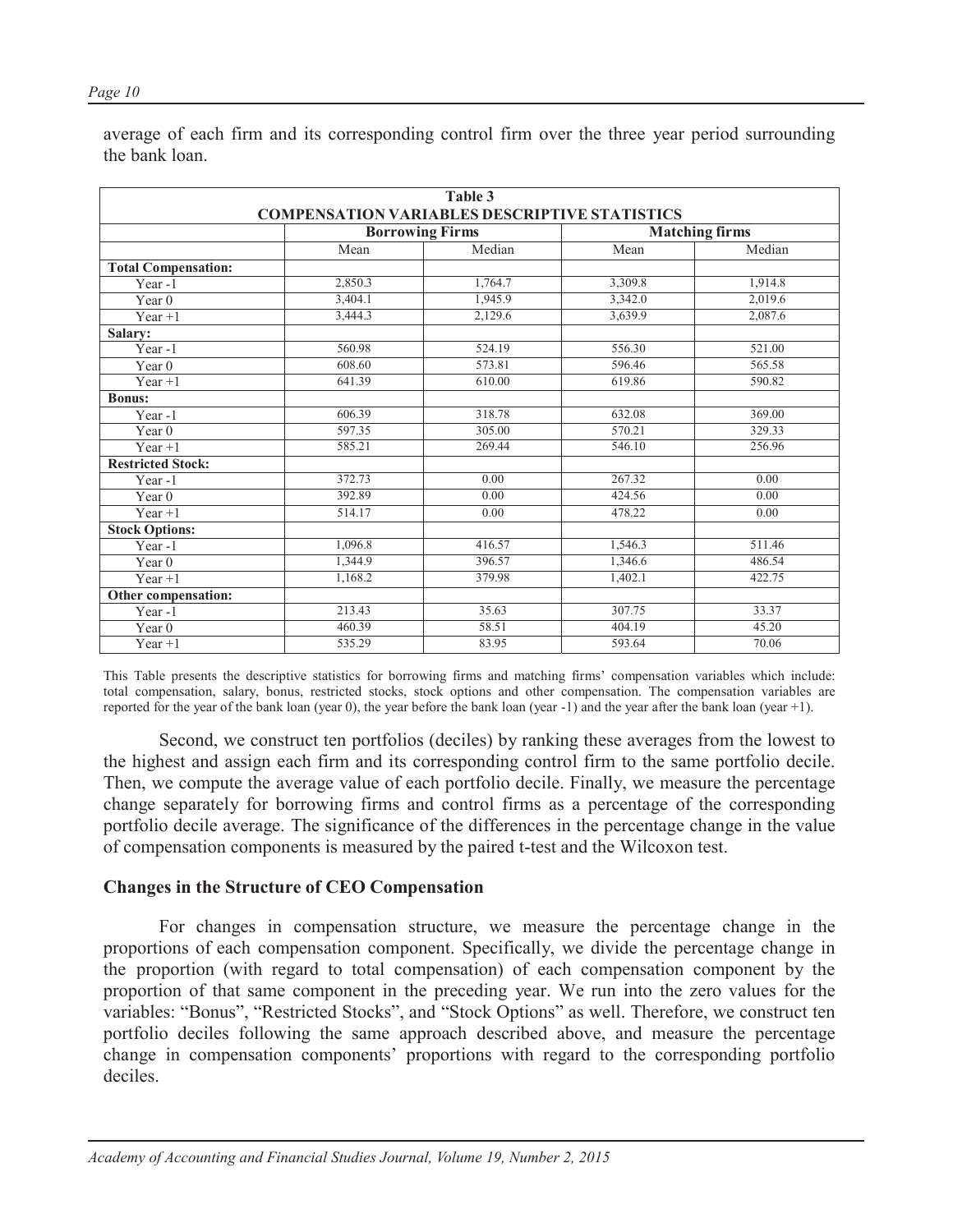#### **RESULTS**

#### **Market reaction to the announcement of a bank loan agreement**

Since Former studies relate bank loan relationship benefits to the positive announcement period abnormal returns, we start our empirical analysis with an event study analysis to measure the market reaction surrounding the announcement of private loan agreements in our sample. For the announcement date, we use the "dealActivedate" variable defined in Dealscan as the date the deal was issued. In cases of multiple facilities within the deal, the date will be determined as the earliest facility date. Since the announcement period abnormal return is beyond the scope of our study, we rely on the deal active date variable provided by Dealscan as a proxy for the deal's public announcement date. Later, we show that there is no abnormal return on this deal active date. Accordingly, we speculate that the public announcement is subsequent to the deal active date since we find significant market reaction for the event windows following the deal active date. This also justifies our inclusion of various announcement period event windows in an attempt to capture the market abnormal returns.

We measure the mean daily abnormal returns (ARs) and the mean cumulative abnormal returns (CARs) for multiple event windows. Panel A of Table 4 provides the ARs and CARs for the full sample of borrowing firms. We notice an insignificant market reaction for the deal issuance date. However, we report a positive and significant abnormal return for the event window  $(0, +5)$  with a 1% significance level. There are also further evidence of positive CARs for the four days window  $(0, +3)$  and the 21 days window  $(-10, +10)$  surrounding the event day (10% significant level). In panel B of Table 4, we split the full sample into a subsample of bank loans issued before the year 2000 and bank loans after 2000. Testing the two subsamples announcement returns reveals a slight difference in market reaction. In the second half of our sample period, the positive abnormal returns are less significant. The disappearance of announcement returns in recent years is consistent with the findings of Fields et al. (2006). Next, we examine the effect of loan size on market reaction. Hence, we rank our sample loans by the total value of the loan proportional to the firm's market value of equity. We consider the lower half of our total sample as the small loan subsample containing loans with value between 10 to 27% of the firm's market value of equity. The upper half of our sample represents large loans with loan values higher than 27% of the firm's market value of equity. Then, we test for the announcement returns separately on both subsamples (Panel C of Table 4). We report statistically insignificant announcement returns for large loans. However, for the subsample of small bank loans, we find highly significant abnormal returns specifically for the  $(0, +5)$  event window. Consequently, we draw the conclusion that capital markets are less optimistic to the announcement of large loans due to higher leverage and insolvability risk.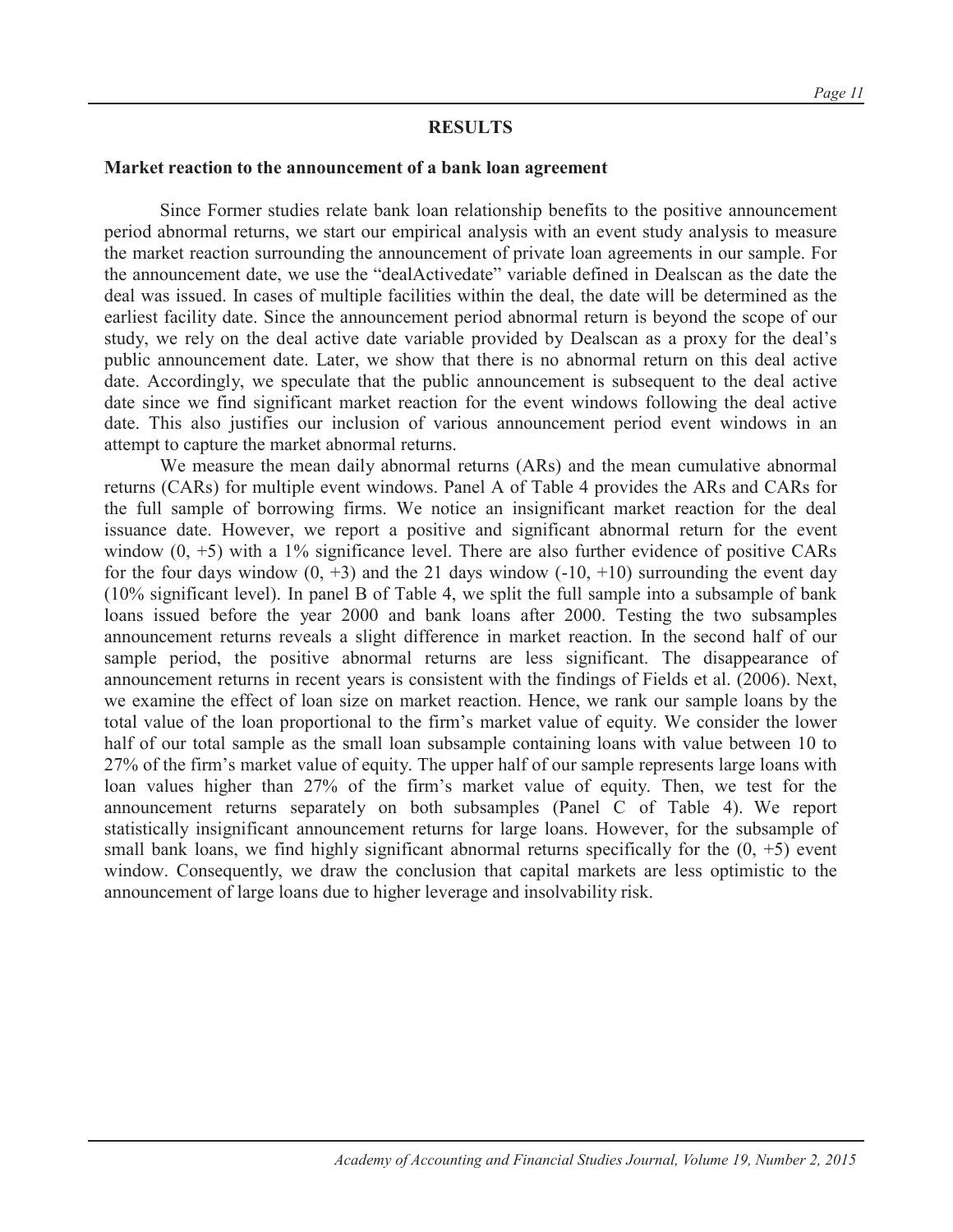| <b>Table 4</b>                                                       |
|----------------------------------------------------------------------|
| TEST OF MARKET REACTION TO THE ANNOUNCEMENT OF A BANK LOAN AGREEMENT |
| USING THE FULL SAMPLE OF BORROWING FIRMS                             |

**Panel A: Mean daily abnormal returns and cumulative abnormal returns for the full sample of borrowing firms.**

| of<br>Intervals             |              | Full Sample ( $N = 716$ ) |           |
|-----------------------------|--------------|---------------------------|-----------|
| trading days <sup>(a)</sup> | Mean $(\% )$ | Z-statistic               | %Positive |
| $AR_{-1}$                   | 0.16         | 0.237                     | 48.74     |
| $AR_0$                      | 0.06         | 0.885                     | 46.65     |
| $AR_{+1}$                   | 0.03         | 0.312                     | 48.88     |
| $CAR_{-10,-1}$              | 0.08         | 0.985                     | 50.14     |
| CAR $-1, 0$                 | 0.21         | 0.013                     | 48.32     |
| $CAR_{-1, +1}$              | 0.25         | 1.209                     | 50.56     |
| CAR $_{0,1}$                | 0.06         | 1.957 <sup>†</sup>        | 51.56†    |
| CAR $_{0, \frac{+5}{-5}}$   | 0.28         | $2.630**$                 | 53.21**   |
| $CAR_{-10, +10}$            | 0.30         | $1.733\dagger$            | 51.54†    |

**Panel B: Mean daily abnormal returns and cumulative abnormal returns for the full sample of borrowing firms before year 2000 and after year 2000.**

| of<br>Intervals                          |              | Before 2000 ( $N = 302$ ) |           | After 2000 ( $N = 414$ )  |             |                                                                                                  |  |
|------------------------------------------|--------------|---------------------------|-----------|---------------------------|-------------|--------------------------------------------------------------------------------------------------|--|
| trading days <sup>(a)</sup>              | Mean $(\% )$ | Z-statistic               | %Positive | Mean $(\% )$              | Z-statistic | %Positive                                                                                        |  |
| $AR_{-1}$                                | 0.16         | 0.274                     | 48.68     | 0.16                      | 0.078       | 48.79                                                                                            |  |
| $AR_0$                                   | 0.18         | $-0.417$                  | 46.69     | $-0.03$                   | $-0.808$    | 46.62                                                                                            |  |
| $AR_{+1}$                                | $-0.14$      | $-0.071$                  | 47.68     | 0.16                      | 0.471       | 49.76                                                                                            |  |
| $CAR_{-10,-1}$                           | 0.16         | 1.887†                    | 53.31†    | 0.02                      | $-0.316$    | 47.83                                                                                            |  |
| CAR $-1, 0$                              | 0.33         | 0.274                     | 48.68     | 0.13                      | $-0.218$    | 48.07                                                                                            |  |
| $CAR_{-1,+1}$                            | 0.19         | 1.081                     | 50.99     | 0.29                      | 0.668       | 50.24                                                                                            |  |
| CAR $_{0, +3}$                           | $-0.06$      | 0.965                     | 50.66     | 0.14                      | 1.749†      | 52.90†                                                                                           |  |
| CAR $_{0, +5}$                           | 0.25         | 2.348*                    | 54.64     | 0.31                      | 1.454       | 52.17                                                                                            |  |
| CAR $-10, +10$                           | 0.36         | 1.196                     | 51.13     | 0.25                      | 1.258       | 51.69                                                                                            |  |
|                                          |              |                           |           |                           |             | Panel C: Mean daily abnormal returns and cumulative abnormal returns for the sub-sample of Large |  |
| Loans and the sub-sample of Small Loans. |              |                           |           |                           |             |                                                                                                  |  |
| of<br>Intervals                          |              | Large Loans ( $N = 358$ ) |           | Small Loans ( $N = 358$ ) |             |                                                                                                  |  |
| trading days <sup>(a)</sup>              | Mean $(\% )$ | Z-statistic               | %Positive | Mean $(\% )$              | Z-statistic | %Positive                                                                                        |  |
| $AR_{-1}$                                | 0.25         | $-0.908$                  | 45.81     | 0.07                      | 1.243       | 51.68                                                                                            |  |

| $max_{y}$ and $y$ | $1$ vicali $\binom{70}{7}$ | 2-sialistic | 701 USILI V U | $1$ vicali $\binom{70}{7}$ | 2-sialistic | $\sqrt{01}$ Obtainer |
|-------------------|----------------------------|-------------|---------------|----------------------------|-------------|----------------------|
| $AR_{-1}$         | 0.25                       | $-0.908$    | 45.81         | 0.07                       | 1.243       | 51.68                |
| $AR_0$            | 0.10                       | $-0.061$    | 48.04         | 0.01                       | $-1.190$    | 45.25                |
| $AR_{+1}$         | $-0.03$                    | $-0.908$    | 45.81         | 0.10                       | 1.348       | 51.95                |
| $CAR_{-10,-1}$    | 0.30                       | 1.314       | 51.68         | $-0.14$                    | 0.079       | 48.60                |
| $CAR_{-1.0}$      | 0.35                       | 0.044       | 48.32         | 0.08                       | $-0.027$    | 48.32                |
| $CAR_{-1,+1}$     | 0.32                       | 0.362       | 49.16         | 0.18                       | 1.348       | 51.95                |
| CAR $_{0, +3}$    | $-0.11$                    | 0.679       | 50.00         | 0.23                       | 2.089*      | 53.91                |
| CAR $_{0.5}$      | $-0.24$                    | 0.785       | 50.28         | 0.81                       | $2.935**$   | 56.14                |
| $CAR_{-10, +10}$  | 0.52                       | 0.362       | 49.16         | 0.07                       | $2.089*$    | 53.91                |

This Table reports the standard event-study announcement period mean abnormal returns (ARs), cumulative average abnormal returns (CARs), Z-statistics for the nonparametric generalized sign test, the percent of sample with positive returns at the announcement of private loan agreement. Abnormal returns are calculated using the market model estimates from 110 day to 11 days prior to the event day. The Z-statistics are based on the standardized cross-sectional method (Boehmer et al. 1991). 2-tailed significance test, with:  $\dagger$ ,  $*$ ,  $*$  Significance level at the 10%, 5%, and 1% respectively.

#### **Bank Borrowers' Long-Term Performance**

The recent evidence of bank borrowers' long-term underperformance documented in Billett, Flannery and Garfinkell (2006) contradicts the announcement period returns and the notion of bank certification as a whole. To the extent that performance is a key determinant of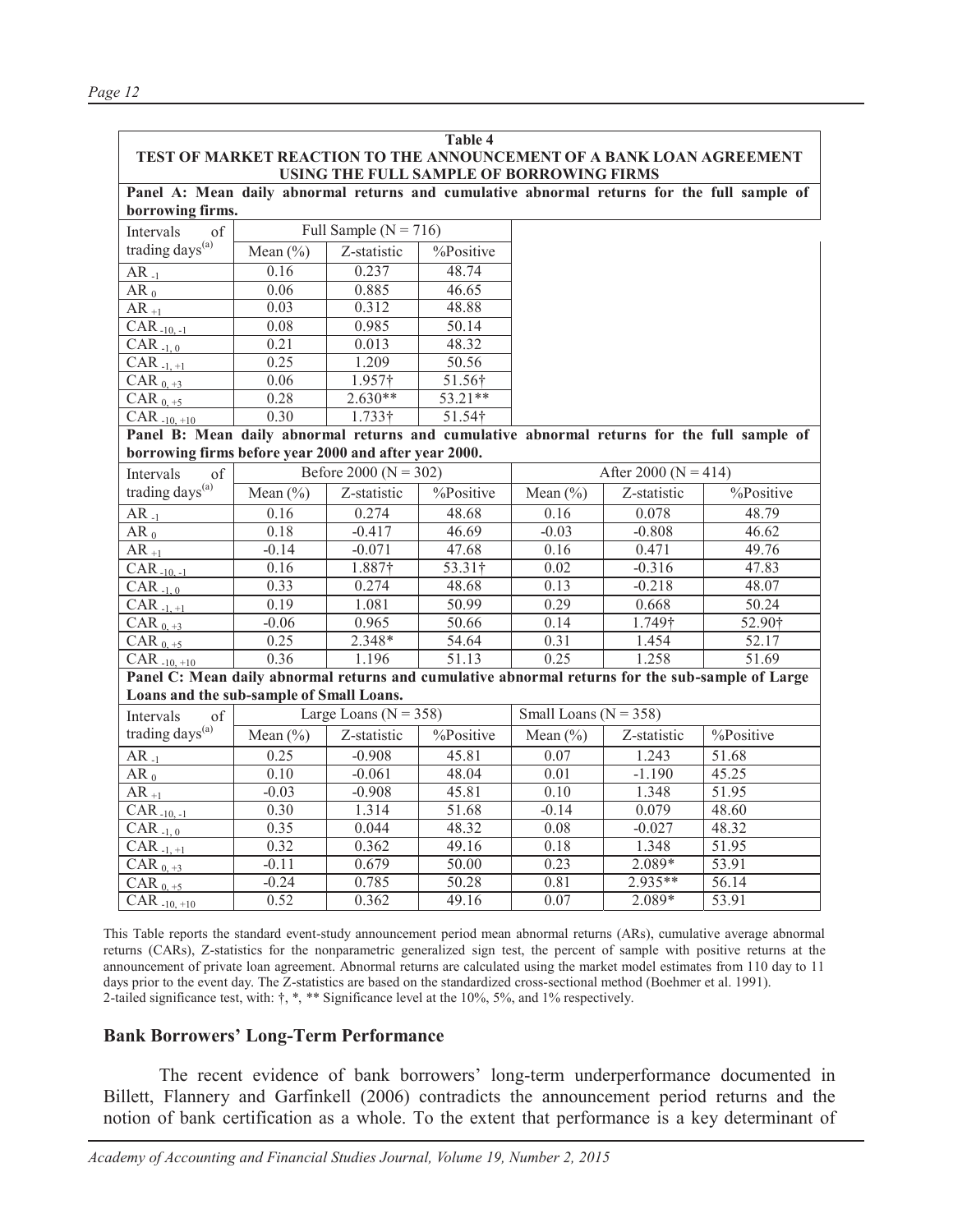compensation, it is essential to apply some form of long-term performance measurement to our sample. While it is evidently beyond the scope of our study, we should note that measuring longterm performance has been a contentious subject. Without addressing the complete array of measurement techniques, we apply the buy-and-hold abnormal returns (BHARs) performance measure, which is one of the methods of long-term performance used in Billett, Flannery and Garfinkell (2006). As explained in Ritter (1991) and Barber and Lyon (1997), we first compute the holding period returns (HPR) for each firm in our sample and its corresponding matching firm over the three year period following the bank loan announcement.

We then estimate the mean and median holding period return differences between the sample firms and the matching firms. We generally conclude that the borrowing firms underperform their peers over the three year period following the bank loan agreement. Specifically, the estimate for the mean difference over the three year period is equal to -4.76%. This mean difference is significant at the 0.1% level. For the median difference, we find an estimate of -3.11% with a 5% significance level. The presence of significant long-term underperformance in our sample firms enhances the importance of our compensation results as discussed below.

| Table 5<br><b>BUY-AND-HOLD ABNORMAL RETURNS FOR THE THREE YEARS FOLLOWING LOAN</b><br><b>ANNOUNCEMENTS</b> |                           |                          |                                  |  |  |  |  |
|------------------------------------------------------------------------------------------------------------|---------------------------|--------------------------|----------------------------------|--|--|--|--|
|                                                                                                            | <b>Mean Difference</b>    | <b>Median Difference</b> | Number of<br><b>Observations</b> |  |  |  |  |
| Three years combined                                                                                       | $-4.76\%$<br>$(-3.43***)$ | $-3.11\%$<br>$(-2.24*)$  | 669                              |  |  |  |  |

This Table presents the Holding-period returns (HPRs) for the three years following the year of the bank loan. We report the mean difference and median difference between the sample borrowing firms and their corresponding matching firms. The significance t-test is provided between brackets.

2-tailed significance test, with: \*, \*\* Significance level at the 5%, and 1% respectively.

#### **Change in Value of Compensation Components**

We expect the CEO to use the bank loan relationship as a bargaining tool to request an abnormal increase in compensation or to reduce the performance based compensation. In Table 6, we report a comparison of the percentage change in compensation between the borrowing firms and the matching firms. The results indicate a positive and significant increase in the percentage change in compensation in the year of the loan (significant at the 5% level). Similarly, there is a significant (1% level) increase in the year following the bank loan compared to the year preceding the loan. For Salary, there is a positive increase in percentage change both in the year of the loan and the subsequent year.

To a lesser extent, this evidence is also supported when comparing the percentage changes using portfolio deciles. Nevertheless, there is a much more compelling and consistent evidence of a positive increase in the Other Compensation component during the year of the loan (significant at the 1% level). In panel B of Table 6, the results indicate a reduction in bonus awards to CEOs over the sample period. This reduction is more pronounced for non-borrowing firms when compared to borrowing firms. However, this difference is positive and significant at the 0.1% level. Within the portfolio deciles analysis, we also notice negative percentage changes in the values of stock options. Whereas, the percentage changes in restricted stock is positive and overall higher than that of borrowing firms. The differences for both restricted stock and stock options are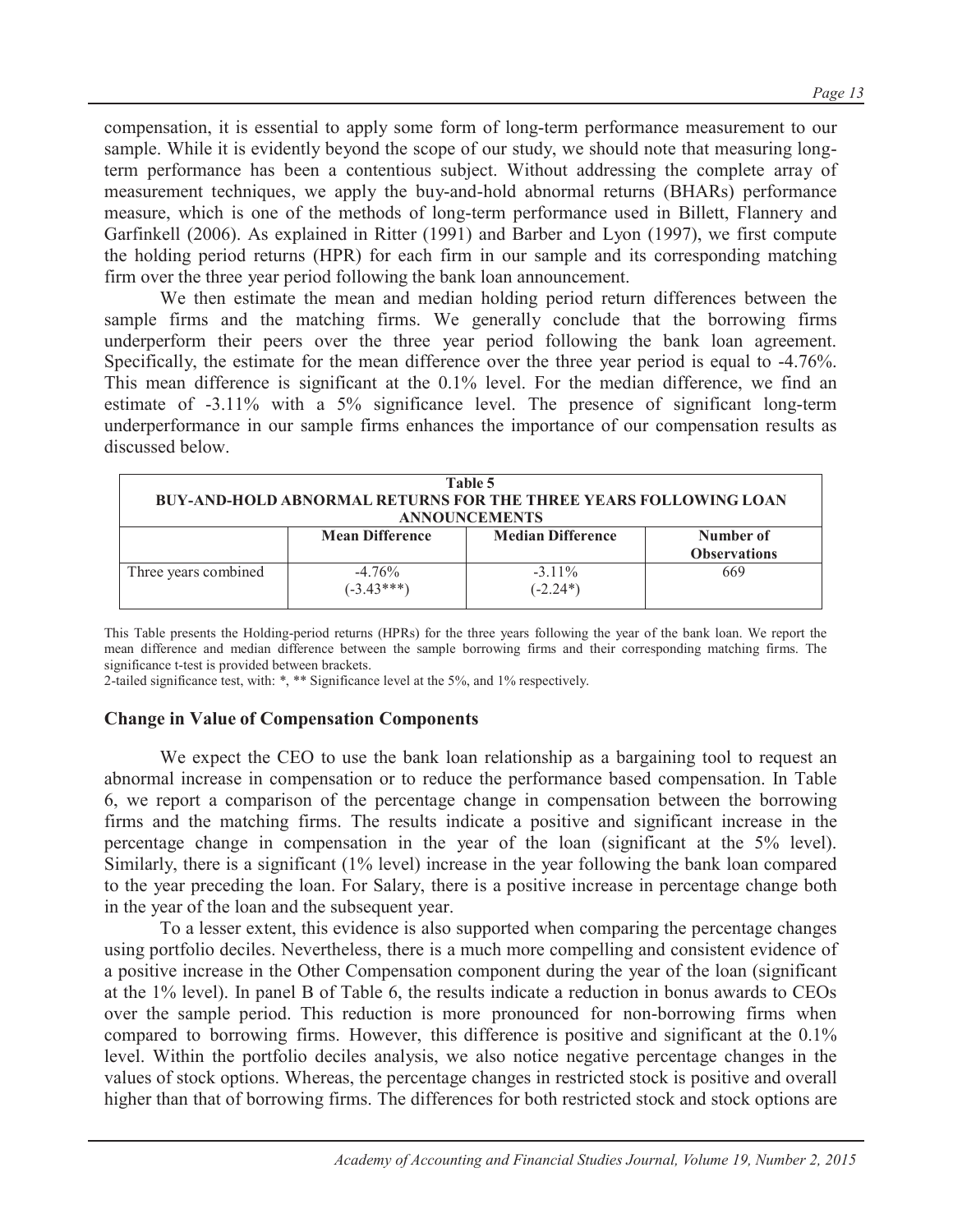not significant.

So far, the evidence suggests that borrowing CEOs benefit from the certification role of bank loan agreement through significant increase in compensation. It is however noteworthy to find that the increase involves only the compensation components that are least likely to be affected by poor performance. Additionally, this result suggests that borrowing CEOs gain a greater bargaining power that allows them to negotiate a higher compensation scheme unrelated to firm performance. Consequently, the significant increase in compensation justifies, to a certain extent, the reason why CEOs tend to tolerate the bank scrutiny, disclosures and covenants.

The results are consistent with the hypothesis suggesting that borrowing CEOs choose to submit themselves to bank scrutiny knowing that they will benefit from the bank relationship. As such, CEOs are rewarded by the board through an abnormal increase in salary, bonus, other compensation and hence total compensation. The bank certification effect benefits the shareholders through the short-term positive market reaction; however, to the CEO this positive effect is even more lasting despite the borrowing firm dire long-term performance.

#### **Changes in the Proportion of Compensation Components**

Subsequently, we examine the change in the proportion of compensation components as a percentage of total compensation. Table 7 reports the results using the two approaches: percentage change in dollar value (panel A), and percentage change proportional to portfolio deciles (panel B). We find that the proportion of salary within the total compensation significantly drops using both approaches. For the Other Compensation, the results are mixed. The percentage changes are positive in the year of the loan and then negative in the year after. However, there is strong evidence of an increase in the proportion of bonus award. Specifically, there is a reduction in the proportion of bonus for matching firms that is more pronounced than that of the borrowing firms. For the year following the bank loan this change is significant at the 0.1% level using both the paired sample t-test and the Wilcoxon test.

| Table 6<br>PERCENTAGE CHANGE IN VALUE OF COMPENSATION COMPONENTS<br>Bank loan representing 10% or more of the firm value, sample size $= 743$ . |        |        |           |        |        |           |          |          |  |  |  |  |  |
|-------------------------------------------------------------------------------------------------------------------------------------------------|--------|--------|-----------|--------|--------|-----------|----------|----------|--|--|--|--|--|
| Panel A: Percentage change in value<br>Paired<br>Wilcoxon<br><b>Borrowing firms</b><br><b>Matching firms</b><br>t-test<br>test                  |        |        |           |        |        |           |          |          |  |  |  |  |  |
|                                                                                                                                                 | Mean   | Median | Std. dev. | Mean   | Median | Std. dev. | t-value  | Z-value  |  |  |  |  |  |
| <b>Total</b><br>Compensation                                                                                                                    |        |        |           |        |        |           |          |          |  |  |  |  |  |
| $Y_0 - Y_{-1}$                                                                                                                                  | 0.5387 | 0.1014 | 1.9353    | 0.3828 | 0.0539 | 1.9643    | 1.53     | $2.03*$  |  |  |  |  |  |
| $Y_{+1} - Y_0$                                                                                                                                  | 0.3767 | 0.0978 | 1.4260    | 0.3422 | 0.0672 | 1.3870    | 0.48     | 0.89     |  |  |  |  |  |
| $Y_{+1} - Y_{-1}$                                                                                                                               | 0.6775 | 0.2068 | 2.0954    | 0.4504 | 0.1143 | 1.5917    | $2.40*$  | $2.77**$ |  |  |  |  |  |
| <b>Salary</b>                                                                                                                                   |        |        |           |        |        |           |          |          |  |  |  |  |  |
| $Y_0 - Y_{-1}$                                                                                                                                  | 0.1592 | 0.0526 | 0.9050    | 0.0877 | 0.0588 | 0.1617    | $2.12*$  | 0.25     |  |  |  |  |  |
| $Y_{+1} - Y_0$                                                                                                                                  | 0.0583 | 0.0460 | 0.1631    | 0.0450 | 0.0452 | 0.1821    | 1.48     | $-0.24$  |  |  |  |  |  |
| $Y_{+1} - Y_{-1}$                                                                                                                               | 0.2271 | 0.1129 | 0.9675    | 0.1435 | 0.1138 | 0.2971    | $2.22*$  | 0.69     |  |  |  |  |  |
| Other                                                                                                                                           |        |        |           |        |        |           |          |          |  |  |  |  |  |
| Compensation                                                                                                                                    |        |        |           |        |        |           |          |          |  |  |  |  |  |
| $Y_0 - Y_{-1}$                                                                                                                                  | 10.553 | 0.0886 | 67.497    | 2.7593 | 0.0561 | 11.617    | $3.05**$ | $2.33*$  |  |  |  |  |  |
| $Y_{+1} - Y_0$                                                                                                                                  | 15.770 | 0.0552 | 210.57    | 2.6369 | 0.0439 | 15.187    | 1.66†    | 0.17     |  |  |  |  |  |
| $Y_{+1} - Y_{-1}$                                                                                                                               | 30.054 | 0.2790 | 291.29    | 25.653 | 0.2093 | 430.99    | 0.22     | 1.57     |  |  |  |  |  |

*Academy of Accounting and Financial Studies Journal, Volume 19, Number 2, 2015*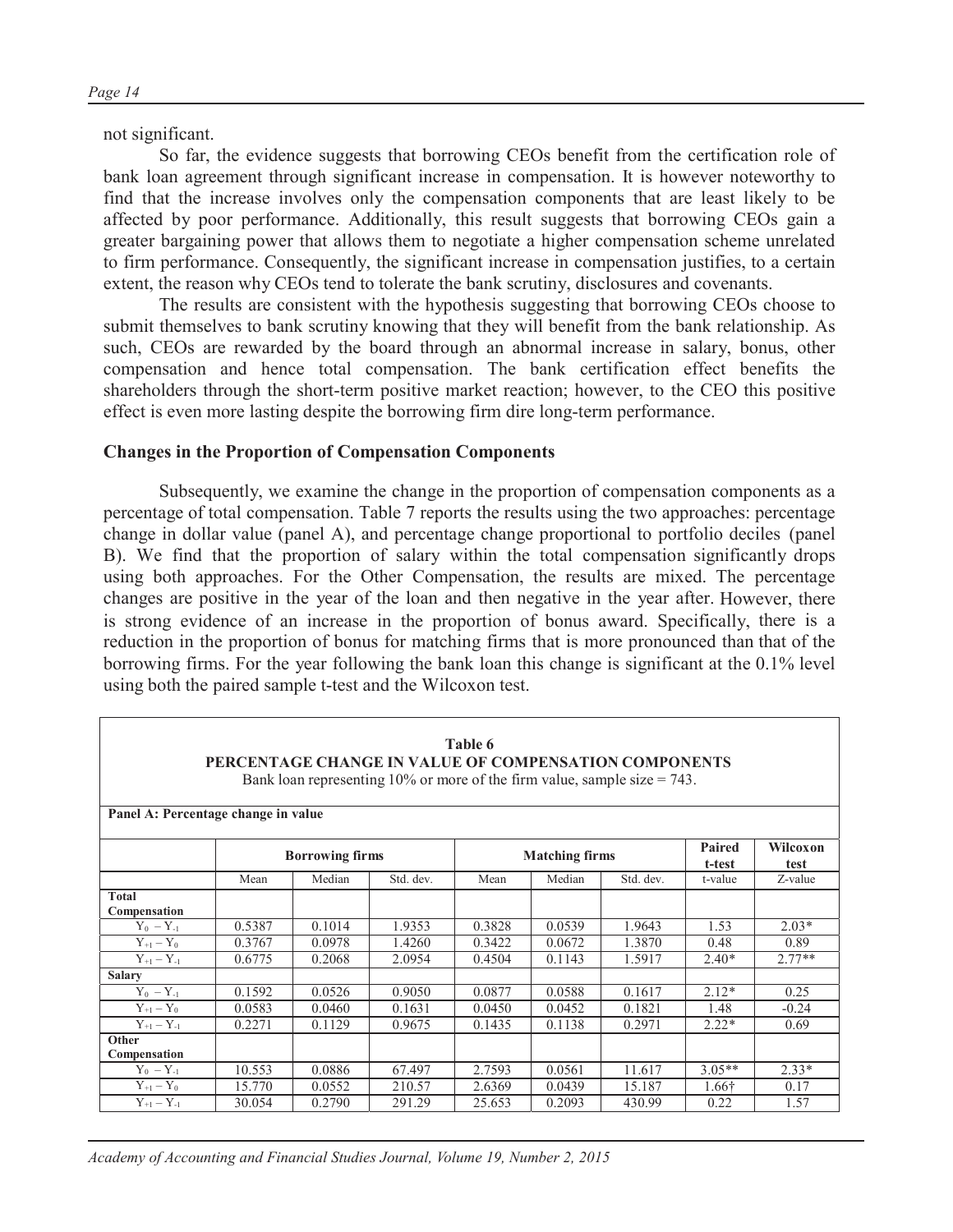|                                                       |           | <b>Borrowing firms</b> |                     |           | <b>Matching firms</b> |           | Paired<br>t-test | Wilcoxon<br>test      |
|-------------------------------------------------------|-----------|------------------------|---------------------|-----------|-----------------------|-----------|------------------|-----------------------|
|                                                       | Mean      | Median                 | Std. dev.           | Mean      | Median                | Std. dev. | t-value          | $\overline{Z}$ -value |
| <b>Total</b>                                          |           |                        |                     |           |                       |           |                  |                       |
| Compensation                                          |           |                        |                     |           |                       |           |                  |                       |
| <b>Decile</b>                                         |           |                        |                     |           |                       |           |                  |                       |
| $Y_0 - Y_{-1}$                                        | 0.0979    | 0.0618                 | 0.8493              | 0.0258    | 0.0269                | 0.08805   | 1.60             | 1.36                  |
| $Y_{+1} - Y_0$                                        | 0.0625    | 0.0635                 | 0.8193              | 0.0647    | 0.0502                | 0.8452    | $-0.05$          | 0.22                  |
| $Y_{\scriptscriptstyle +1}-Y_{\scriptscriptstyle -1}$ | 0.1604    | 0.1277                 | 0.8131              | 0.0905    | 0.0830                | 0.9826    | 1.52             | 1.92†                 |
| <b>Salary Decile</b>                                  |           |                        |                     |           |                       |           |                  |                       |
| $Y_0 - Y_{-1}$                                        | 0.0826    | 0.0502                 | $\overline{0.1592}$ | 0.0688    | 0.0527                | 0.1176    | 1.98*            | $-0.04$               |
| $Y_{+1} - Y_0$                                        | 0.0517    | 0.0462                 | 0.1522              | 0.0389    | 0.0472                | 0.2015    | 1.37             | 0.41                  |
| $\overline{Y_{+1}} - Y_{-1}$                          | 0.1343    | 0.1093                 | 0.2208              | 0.1077    | 0.1072                | 0.2449    | $2.21*$          | 1.04                  |
| Other                                                 |           |                        |                     |           |                       |           |                  |                       |
| Compensation<br><b>Decile</b>                         |           |                        |                     |           |                       |           |                  |                       |
| $Y_0 - Y_{-1}$                                        | 0.3363    | 0.0306                 | 1.3315              | 0.1482    | 0.0099                | 1.0806    | $3.04**$         | $2.43*$               |
| $Y_{+1} - Y_0$                                        | 0.2374    | 0.0149                 | 1.6829              | 0.3731    | 0.0129                | 1.5588    | $1.65\dagger$    | $-0.68$               |
| $Y_{+1} - Y_{-1}$                                     | 0.5737    | 0.1370                 | 1.6264              | 0.5213    | 0.0668                | 1.6852    | 0.61             | 1.43                  |
| <b>Bonus Decile</b>                                   |           |                        |                     |           |                       |           |                  |                       |
| $Y_0 - Y_{-1}$                                        | $-0.0882$ | 0.0411                 | 1.4889              | $-0.3158$ | 0.0000                | 1.3118    | 3.44***          | $4.69***$             |
| $Y_{+1} - Y_0$                                        | $-0.0615$ | 0.0000                 | 1.2553              | $-0.1040$ | 0.0000                | 0.9915    | 0.75             | $1.95\dagger$         |
| $Y_{+1} - Y_{-1}$                                     | $-0.1497$ | 0.0000                 | 1.5853              | $-0.4198$ | $-0.0484$             | 1.4383    | $3.95***$        | $4.44***$             |
| <b>Stock</b><br><b>Restricted</b><br><b>Decile</b>    |           |                        |                     |           |                       |           |                  |                       |
| $Y_0 - Y_{-1}$                                        | 0.0565    | 0.0000                 | 2.4256              | 0.0250    | 0.0000                | 1.9987    | 0.27             | 1.29                  |
| $Y_{+1} - Y_0$                                        | 0.0685    | 0.0000                 | 2.6352              | 0.2233    | 0.0000                | 2.1394    | $-1.25$          | $-1.43$               |
| $Y_{+1} - Y_{-1}$                                     | 0.1250    | 0.0000                 | 2.6095              | 0.2483    | 0.0000                | 2.1952    | $-1.00$          | $-0.83$               |
| <b>Stock</b><br><b>Options</b><br><b>Decile</b>       |           |                        |                     |           |                       |           |                  |                       |
| $Y_0 - Y_{-1}$                                        | 0.1267    | 0.0000                 | 1.8965              | $-0.0345$ | 0.0000                | 1.9257    | 0.48             | $-0.26$               |
| $Y_{+1} - Y_0$                                        | $-0.0659$ | 0.0000                 | 1.7333              | $-0.0454$ | 0.0000                | 1.6217    | $-0.24$          | $-0.25$               |
| $Y_{+1} - Y_{-1}$                                     | $-0.0532$ | 0.0000                 | 1.7411              | $-0.0799$ | 0.0000                | 2.0264    | 0.28             | $-0.07$               |

This Table presents the annual percentage change in the value of each of the compensation components. We use  $(Y_0 - Y_{-1})$  to indicate the difference between the year of the loan and the preceding year,  $(Y_{+1} - Y_0)$  to indicate the difference between the year following the loan and the year of the loan, and  $(Y_{+1} - Y_{-1})$  to indicate the difference between the year following the loan and the year preceding the loan. There are two different methods used in computing the percentage change. In Panel A, the percentage change is computed by dividing the value of the change in each component, in a given year, by the value of that same component in the preceding year. The compensation components: total compensation, salary, and other compensation have non-zero values throughout the entire sample (except for less than 2 observations), which makes computing the percentage change from one year to another feasible. In Panel B, we however use a different method in computing the percentage change since the data for the compensation components (bonus, restricted stock, and stock options) presented zero values. The later forms of compensation are generally not granted every year. To avoid losing observations and any distortion in the analysis due to dramatic changes in percentages (increase from a zero, decrease to a zero), we compute the change in these compensation components using portfolio deciles constructed as follows. These deciles are computed separately for bonus, restricted stock and stock options. We first compute the average value of each component for each firm and its corresponding control firm over the three year spam. In other terms, this is the average of each firm and its control firm over the three year period surrounding the bank loan. Second, we construct ten portfolios (deciles) by ranking these averages from lowest to highest. We assign each firm and its corresponding control firm to the same portfolio decile. Then, we compute the average value for each decile. Finally, we measure the percentage changes separately for borrowing firms and control firms as a percentage of the corresponding decile average. Essentially, the percentage changes in each compensation component are computed proportional to the corresponding deciles. For the sake of consistency and comparability, Panel B portfolio deciles analysis also includes the compensation components used in Panel A. The difference in the percentage change in the value of compensation components are measured by the paired t-test and the Wilcoxon test. The Wilcoxon test is a two-sample test with a normal approximation and two-sided test (Z-value). The paired ttest assumes that the differences between pairs are normally distributed. If this assumption is violated, the Wilcoxon signed-rank test would be a better alternative.

2-tailed significance test, with: \*, \*\*, \*\*\* Significance level at the 10%, 5%, 1%, and 0.1% respectively.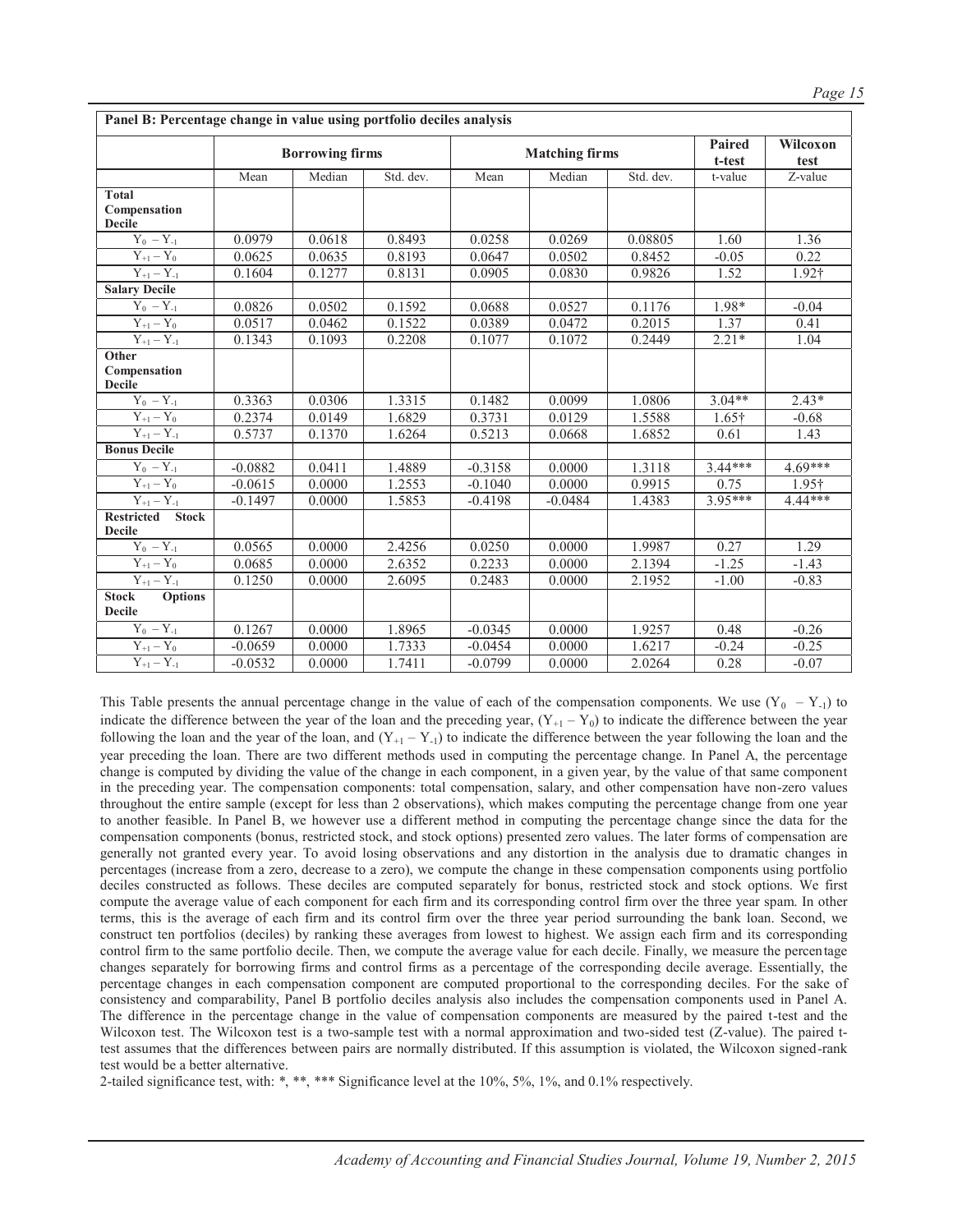In addition, we notice a significant decrease in the proportion of restricted Stock for the year of the loan and the year after (significant at the 5% level for both years). This is an evidence of a shift toward a smaller proportion of pay-at-risk. Unlike restricted stock, we find that the difference between the borrowing and matching firm changes in stock options are consistently insignificant. So far, the evidence indicates that the shift in the proportion of total compensation is mainly dominated by an increase in the proportion of bonus award. In addition, there is a less compelling evidence for a reduction in the proportion of pay-at-risk compensation.

| <b>CHANGE IN THE COMPENSATION COMPONENTS AS A PERCENTAGE OF TOTAL COMPENSATION</b>   |           |                        | Bank loan representing 10% or more of the firm value, sample size $= 743$ . | Table 7   |                       |           |                  |                  |
|--------------------------------------------------------------------------------------|-----------|------------------------|-----------------------------------------------------------------------------|-----------|-----------------------|-----------|------------------|------------------|
| Panel A: Change in percentage of total compensation                                  |           |                        |                                                                             |           |                       |           |                  |                  |
|                                                                                      |           | <b>Borrowing firms</b> |                                                                             |           | <b>Matching firms</b> |           | Paired<br>t-test | Wilcoxon<br>test |
|                                                                                      | Mean      | Median                 | Std. dev.                                                                   | Mean      | Median                | Std. dev. | t-value          | Z-value          |
| <b>Salary</b>                                                                        |           |                        |                                                                             |           |                       |           |                  |                  |
| $Y_0 - Y_{-1}$                                                                       | 0.3858    | $-0.0287$              | 1.9632                                                                      | 0.4460    | 0.0050                | 2.2923    | $-0.54$          | $-1.84$ †        |
| $Y_{+1} - Y_0$                                                                       | 0.2802    | $-0.0131$              | 1.6514                                                                      | 0.4058    | $-0.0176$             | 2.1705    | $-1.33$          | 0.54             |
| $Y_{+1} - Y_{-1}$                                                                    | 0.3540    | $-0.0571$              | 2.0192                                                                      | 0.7319    | 0.0000                | 5.6638    | $-1.72$ †        | $-2.47*$         |
| Other<br>Compensation                                                                |           |                        |                                                                             |           |                       |           |                  |                  |
| $Y_0 - Y_{-1}$                                                                       | 10.419    | 0.0949                 | 73.819                                                                      | 6.7536    | 0.0476                | 64.749    | 1.01             | $1.65\dagger$    |
| $Y_{+1} - Y_0$                                                                       | 12.974    | 0.0248                 | 188.98                                                                      | 8.3539    | 0.0127                | 56.163    | 0.61             | $-0.85$          |
| $Y_{+1} - Y_{-1}$                                                                    | 26.092    | 0.1842                 | 247.71                                                                      | 14.949    | 0.1899                | 167.58    | 1.00             | 0.39             |
| Panel B: Change in percentage to total compensation using portfolio deciles analysis |           |                        |                                                                             |           |                       |           |                  |                  |
|                                                                                      |           | <b>Borrowing firms</b> |                                                                             |           | <b>Matching firms</b> |           | Paired           | Wilcoxon         |
|                                                                                      |           |                        |                                                                             |           |                       |           | t-test           | test             |
|                                                                                      | Mean      | Median                 | Std. dev.                                                                   | Mean      | Median                | Std. dev. | t-value          | Z-value          |
| <b>Salary Decile</b>                                                                 |           |                        |                                                                             |           |                       |           |                  |                  |
| $Y_0 - Y_{-1}$                                                                       | $-0.0271$ | $-0.0241$              | 0.7169                                                                      | 0.0288    | 0.0068                | 0.5845    | $-1.64\dagger$   | $-1.95\dagger$   |
| $Y_{+1} - Y_0$                                                                       | $-0.0531$ | $-0.0119$              | 0.6456                                                                      | 0.0081    | $-0.0144$             | 0.6698    | $-1.81\dagger$   | $-0.84$          |
| $Y_{\pm 1}-Y_{\pm 1}$                                                                | $-0.0802$ | $-0.0509$              | 0.7414                                                                      | 0.0369    | 0.0000                | 0.7039    | $-3.19**$        | $-2.62**$        |
| Other<br>Compensation<br><b>Decile</b>                                               |           |                        |                                                                             |           |                       |           |                  |                  |
| $Y_0 - Y_{-1}$                                                                       | 0.2476    | 0.0335                 | 1.3012                                                                      | 0.1191    | 0.0108                | 1.0290    | $2.13*$          | $2.03*$          |
| $Y_{\pm 1}-Y_0$                                                                      | 0.1770    | 0.0195                 | 1.5486                                                                      | 0.3197    | 0.0029                | 1.4733    | $-1.84*$         | $-0.90$          |
| $Y_{+1} - Y_{-1}$                                                                    | 0.4246    | 0.0709                 | 1.5816                                                                      | 0.4387    | 0.0611                | 1.5571    | $-0.18$          | 0.17             |
| <b>Bonus Decile</b>                                                                  |           |                        |                                                                             |           |                       |           |                  |                  |
| $Y_0 - Y_{-1}$                                                                       | $-0.1711$ | 0.0000                 | 1.5608                                                                      | $-0.3544$ | $-0.0495$             | 1.3023    | $2.59**$         | $3.27**$         |
| $Y_{+1} - Y_0$                                                                       | $-0.1355$ | 0.0000                 | 1.2225                                                                      | $-0.1956$ | $-0.0108$             | 1.0383    | 1.05             | $2.34**$         |
| $\overline{Y_{+1} - Y_{-1}}$                                                         | $-0.3067$ | $-0.0066$              | 1.5531                                                                      | $-0.5500$ | $-0.2361$             | 1.3605    | $3.54***$        | $4.29***$        |
| <b>Restricted Stock</b><br><b>Decile</b>                                             |           |                        |                                                                             |           |                       |           |                  |                  |
| $\mathbf{Y}_0$ – $\mathbf{Y}_{\text{-}1}$                                            | $-0.0194$ | 0.0000                 | 2.6420                                                                      | 0.0193    | 0.0000                | 1.5673    | $-0.34$          | $-0.26$          |
| $Y_{+1}-Y_0$                                                                         | 0.0133    | 0.0000                 | 2.4877                                                                      | 0.3033    | 0.0000                | 2.3831    | $-2.29*$         | $-0.95$          |
| $Y_{+1} - Y_{-1}$                                                                    | $-0.0061$ | 0.0000                 | 2.6074                                                                      | 0.3226    | 0.0000                | 2.5038    | $-2.49*$         | $-1.13$          |
| <b>Stock Options</b><br><b>Decile</b>                                                |           |                        |                                                                             |           |                       |           |                  |                  |
| $Y_0 - Y_{-1}$                                                                       | $-0.0865$ | 0.0000                 | 1.6997                                                                      | $-0.0760$ | 0.0000                | 1.4379    | $-0.13$          | $-0.99$          |
| $Y_{\pm 1}-Y_0$                                                                      | $-0.0907$ | 0.0000                 | 1.3505                                                                      | $-0.0986$ | 0.0000                | 1.2795    | 0.12             | 0.46             |
| $Y_{+1} - Y_{-1}$                                                                    | $-0.1773$ | 0.0000                 | 1.5945                                                                      | $-0.1747$ | 0.0000                | 1.5116    | $-0.03$          | $-0.17$          |

This Table presents the annual percentage change of the compensation components as a percentage of total compensation. We use  $(Y_0 - \overline{Y}_{-1})$  to indicate the difference between the year of the loan and the preceding year,  $(Y_{+1} - Y_0)$  to indicate the difference between the year following the loan and the year of the loan, and  $(Y_{+1} - Y_{-1})$  to indicate the difference between the year following the loan and the year preceding the loan. There are two different method used in computing the percentage changes. In panel A: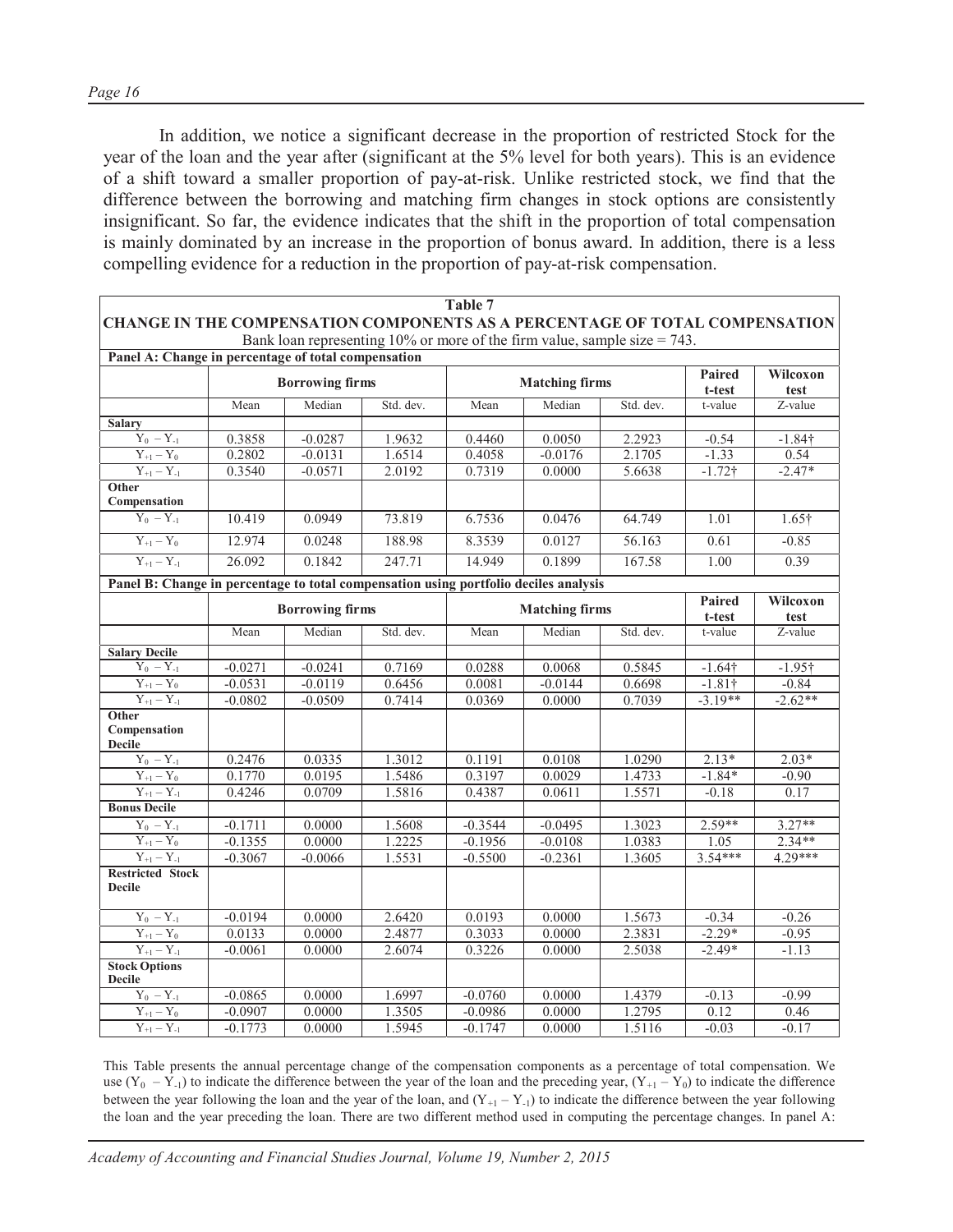the percentage change is computed by dividing the percentage change in the proportion (with regard to total compensation) of each component, in a given year, by the proportion of that same component in the preceding year. The compensation components: salary, and other compensation have non-zero values throughout the entire sample (except for less than 2 observations), which makes computing the percentage change from one year to another feasible. In Panel B, we however use a different method in computing the percentage change since the data for the compensation components (bonus, restricted stock, and stock options) presents zero values. The later forms of compensation are generally not granted every year. To avoid losing observations and any distortion in the analysis due to dramatic changes in percentages (increase from a zero, decrease to a zero), we compute the change in these compensation components using portfolio deciles constructed as follows. These deciles are computed separately for bonus, restricted stock and stock options. We first compute the average percentage of each component for each firm and its corresponding control firm over the three year spam. In other terms, this is the average of each firm and its control firm over the three year period surrounding the bank loan. Second, we construct ten portfolios (deciles) by ranking these averages from lowest to highest. We assign each firm and its corresponding control firm to the same portfolio decile. Then, we compute the average percentage for each decile. Finally, we measure the percentage changes separately for borrowing firms and control firms as a percentage of the corresponding decile average. Essentially, the percentage changes in the compensation components proportions are computed proportional to the corresponding deciles. For the sake of consistency and comparability, panel B portfolio deciles analysis also includes the compensation components used in panel A.

The differences in the percentage change in the value of compensation components are measured by the paired t-test and the Wilcoxon test. The Wilcoxon test is a two-sample test with a normal approximation and two-sided test (Z-value). The paired ttest assumes that the differences between pairs are normally distributed. If this assumption is violated, the Wilcoxon signed-rank test would be a better alternative.

2-tails significance test, with:  $\dagger$ , \*, \*\*, \*\*\* Significance level at the 10%, 5%, 1%, and 0.1% respectively.

#### **CONCLUSIONS**

Prior literature extensively establishes the "uniqueness" and the "special" nature of bank loans. This study extends this evidence to include a positive effect of bank loan agreement on CEO compensation. However, this positive effect seems to be at odds with the long-term firm underperformance following bank financing.

Using an extensive sample of 743 major bank loan agreements from 1993-2007, we find a positive and significant increase in the CEO total compensation, salary, bonus and other compensation over the two years following the bank loan. However, we do not find evidence of a significant increase in performance based compensation such as restricted stock and stock options.

This implies that borrowing CEOs benefit from the certification role of the bank loan relationship through a significant increase in compensation. It is however noteworthy to mention that the increase involves only the compensation components that are least likely to be affected by poor performance. Overall, we conclude that borrowing CEOs gain a greater bargaining power allowing them to negotiate a higher compensation scheme unrelated to firm performance. As such, the significant increase in compensation justifies, to a certain extent, the reason why CEOs tend to accept the added scrutiny and disclosure embedded in bank loan provisions. Overall, our results provide a better understanding of the managerial incentive alignment and suggest several valuable implications to both shareholders and regulators.

#### **REFERENCES**

- Agrawal, A. & R.A. Walking (1994). Executive careers and compensation surrounding takeover bids. *Journal of Finance,* 49, 985-1014.
- Almazan, A. & J. Suarez (2003). Managerial Compensation and the Market Reaction to Bank Loans. *The Review of Financial Studies*, 16, 237-261.
- Billet, M.T., M. J. Flannery & J.A. Garfinkel (1995). The Effect of Lender Identity on a Borrowing Firm's Equity Return. *The Journal of Finance*, 50, 699-718.
- Billet, M.T., M.J. Flannery & J.A. Garfinkel (2006). Are Bank Loans Special? Evidence on the Post Announcement Performance of Bank Borrowers. *Journal of Financial and Quantitative Analysis*, December 2006, 733- 751.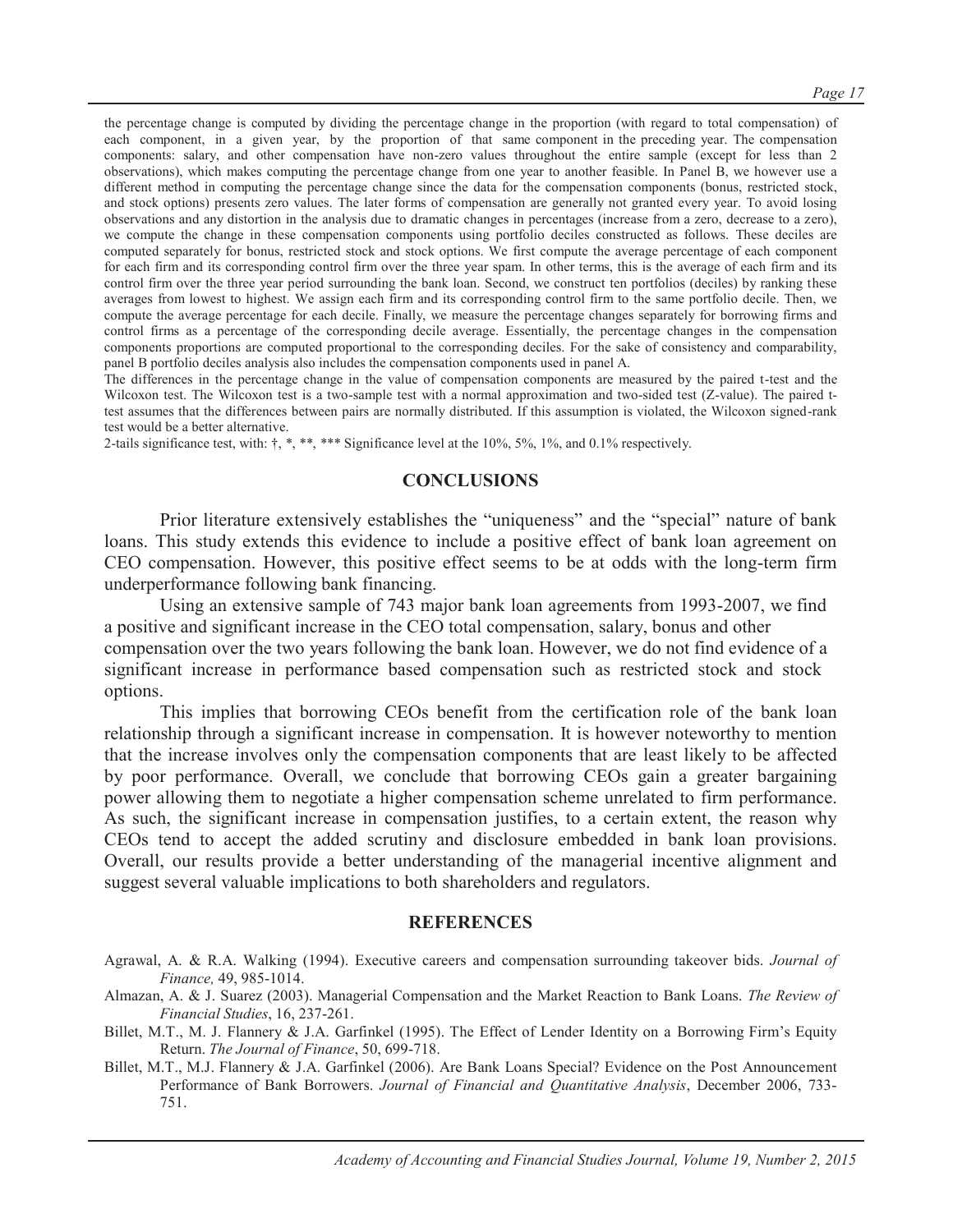- Bliss, R.T. & R.J. Rosen (2001). CEO compensation and bank mergers. *Journal of Financial Economics,* 61 (2001), 107-138.
- Boyd, J.H. & M. Gertler (1994) Are Banks Dead? Or Are the Reports Greatly Exaggerated? *Federal Reserve bank of Minneapolis Quarterly Review*, Vol.18, No.3, 2-23.
- Carey, M., M. Post & S.A. Sharpe (1998). Does Corporate Lending by Banks and Finance Companies Differ? Evidence on Specialization in Private Debt Contracting. *The Journal of Finance*, June 1998, 845-878.
- Dahiya, S., A. Saunders & A. Srinivasan (2003). Financial Distress and Bank Lending Relationships. *The Journal of Finance,* 58, 375-399.
- Dahiya, S., M. Puri & A. Saunders (2003). Bank Borrowers and Loan Sales: New Evidence on the Uniqueness of Bank Loans. *Journal of Business*, 76, 563-582.
- Diamond, D.W. (1984). Financial Intermediation and Delegated Monitoring. *The Review of Economic Studies,* 51, 393-414.
- Fama, E.F. (1985). What's Different about Banks?. *Journal of Monetary Economics,* 15, 29-36.
- Fama, E.F. & K.R. French (1997). Industry costs of equity. *Journal of Financial Economics,* 43, 153-193.
- Fields, L.P., D.R. Fraser, T.L. Berry & S. Byers (2006). Do Bank Loan Relationships Still Matter?. *Journal of Money, Credit, and Banking*, 38, 1195-1209.
- Gande, A. & A. Saunders (2006). Are banks Still Special When There is a Secondary Market for Loans?. *Working paper, Southern Methodist University, and New York University*.
- Girma, S., S. Thompson & P.W. Wright (2006). The Impact of Merger Activity on Executive Pay in the United Kingdom. *Economica*, 73, 321-339.
- Harford, J. & K. Li (2007). Decoupling CEO Wealth and Firm Performance: The Case of Acquiring CEOs. *The Journal of Finance*, Vol. LXII, No.2 April 2007, 917-949.
- James, C. (1987). Some Evidence on the Uniqueness of Bank Loans. *Journal of Financial Economics,* 19, 217-238. James, C. & D.C. Smith (2000). Are Banks Still Special? New Evidence on Their Role in the Corporate Capital-Raising Process. *Journal of Applied Corporate Finance,* 13, 52-63.
- Jensen, M.C. & K.J. Murphy (1990). Performance Pay and Top-Management Incentives. *Journal of Political Economy*, Vol. 98, No. 2, 225-264.
- Jiang, Y. & Y. Zhang (2008). Winning by Losing: How CEO Wealth Changes Around Seasoned Equity Offerings. *Working paper, University of Iowa and University of North Dakota.*
- Leland, H.E. & D.H. Pyle (1977). Informational Asymmetries, Financial Structure, and Financial Intermediation. *The Journal of Finance*, 32, 371-387.
- Lummer, S.L. & J.J. McConnell (1989). Further evidence on the bank lending process and the capital-market response to bank loan agreements. *Journal of Financial Economics,* 25, 99-122.
- Mikkelson, W.H. & M.M. Partch (1986). Valuation Effects of Security Offerings and the Issuance Process. *Journal of Financial Economics,* 15, 31-60.
- Murphy, K.J. (1985). Corporate performance and managerial remuneration: An empirical analysis. *Journal of Accounting and Finance*, 7, 11-42.
- Petersen, M.A. & R.G. Rajan (2002). Does Distance Still Matter? The Information Revolution in Small Business Lending. *The Journal of Finance*, 57, 2533-2570.
- Slovin, M.B., M.E. Sushka & J.A. Polonchek (1993). The Value of Bank Durability: Borrowers as Bank Stakeholders. *The Journal of Finance*, 48, 247-266.
- Smith, C.W. (1986). Investment Banking and the Capital Acquisition Process. *Journal of Financial Economics*, 15, 3-29.
- Preece, D.C. & D.J. Mullineaux (1994). Monitoring by financial intermediaries: Banks vs. nonbanks. *Journal of Financial Services Research*, 8, 193-202.
- Preece, D.C. & D.J. Mullineaux (1996). Monitoring, loan renegotiability, and firm value: The role of lending syndicates. *Journal of Banking and Finance*, 20, 577-593.
- Weisbach, M. (1988). Outside Directors and CEO Turnover. *Journal of Financial Economics*, 20, 431-460.
- Yermak, D. (1995). Do corporations award CEO stock option effectively?. *Journal of Financial Economics,* 39, 237-269.